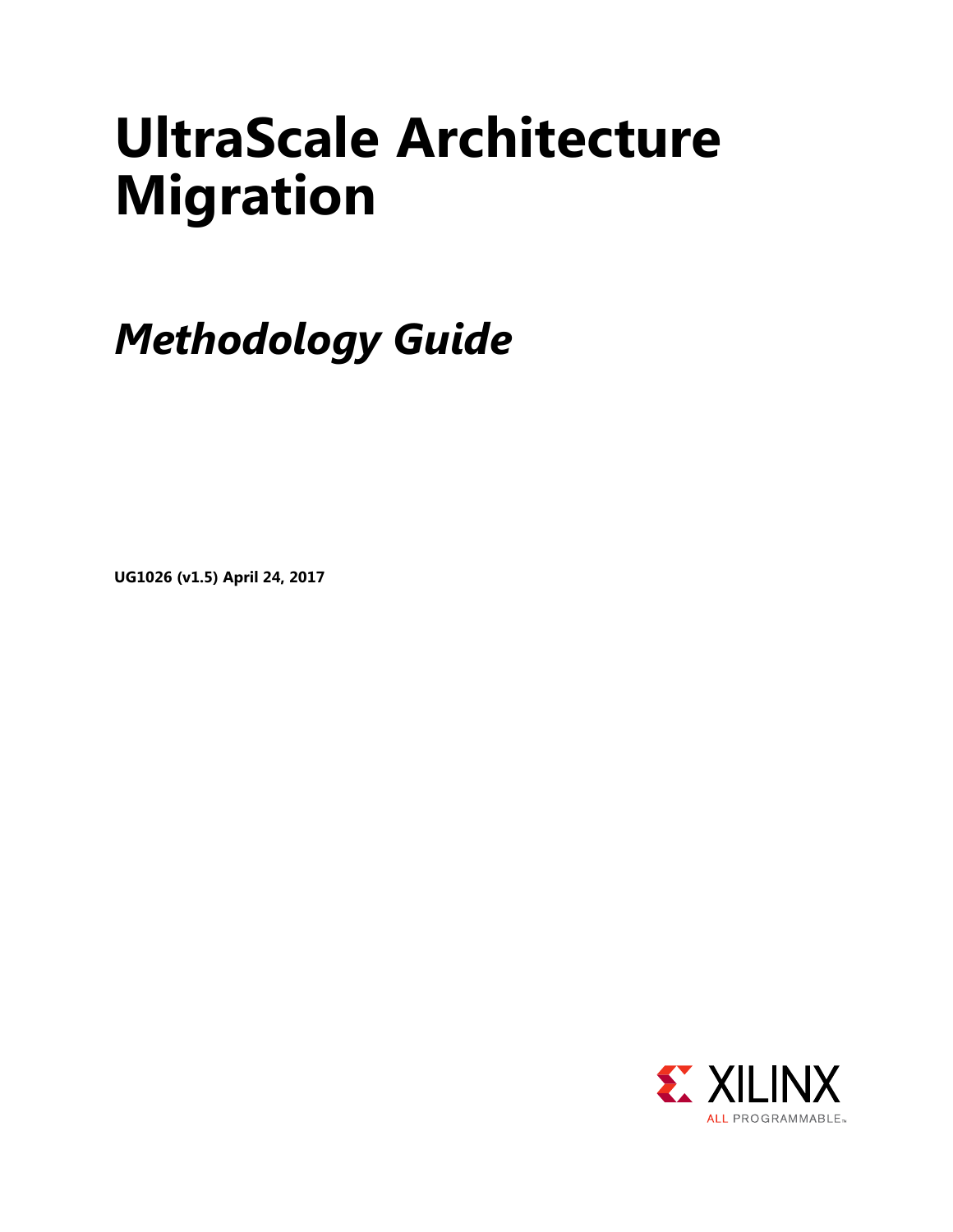

## <span id="page-1-0"></span>**Revision History**

The following table shows the revision history for this document.

| Date       | <b>Version</b> | <b>Revision</b>                                                                              |
|------------|----------------|----------------------------------------------------------------------------------------------|
| 04/24/2017 | 1.5            | Added information on UNIMACROS and XPMs in Introduction to the<br>UltraScale Architecture.   |
| 03/30/2016 | $1.4^{\circ}$  | Added Xilinx® UltraScale™ information:                                                       |
|            |                | Added Introduction to UltraScale Architecture.                                               |
|            |                | Added note about UltraRAM.                                                                   |
|            |                | Added UltraScale+ information.                                                               |
|            |                | Added information about SDR registers for tri-state.                                         |
|            |                | Added note about wide SDP mode.                                                              |
|            |                | Added Table 3, I/O Standards that Support Uncalibrated Source Termination<br>in HP I/O Banks |
|            |                | Added information about HD I/O banks                                                         |
|            |                | Added information about UltraScale+ device-specific UNISIM primitive.                        |
|            |                | Added link to UltraScale+ Architecture data sheets.                                          |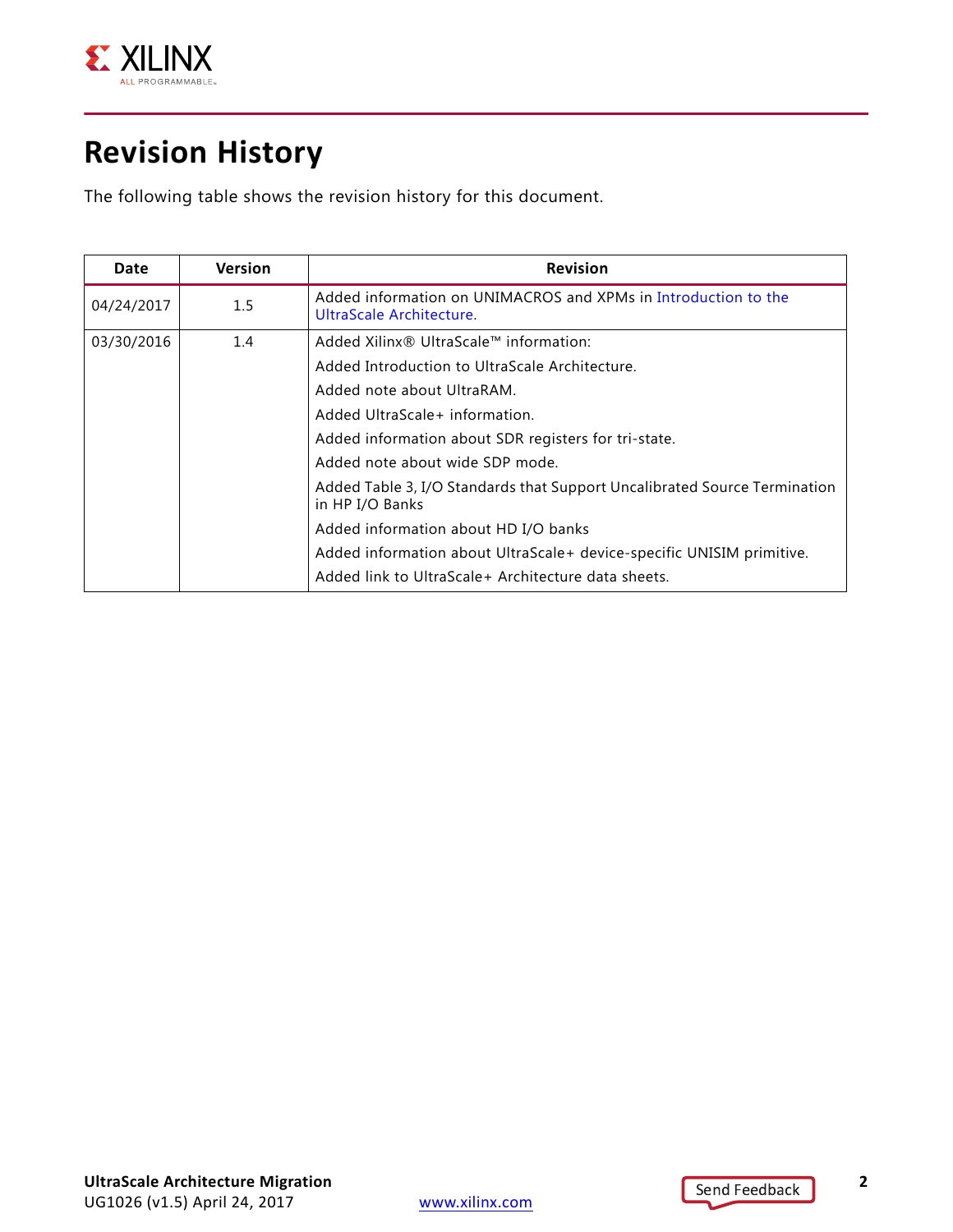

## Table of Contents

| <b>Migrating a Design to an UltraScale Device</b>                  |  |
|--------------------------------------------------------------------|--|
|                                                                    |  |
|                                                                    |  |
|                                                                    |  |
|                                                                    |  |
|                                                                    |  |
|                                                                    |  |
|                                                                    |  |
|                                                                    |  |
|                                                                    |  |
|                                                                    |  |
| Retargeting Considerations from 7 Series to UltraScale Devices  15 |  |
|                                                                    |  |
|                                                                    |  |
|                                                                    |  |
|                                                                    |  |
|                                                                    |  |
|                                                                    |  |
|                                                                    |  |
|                                                                    |  |
|                                                                    |  |
|                                                                    |  |
|                                                                    |  |
|                                                                    |  |
|                                                                    |  |
|                                                                    |  |
|                                                                    |  |
|                                                                    |  |
|                                                                    |  |
|                                                                    |  |
|                                                                    |  |
|                                                                    |  |
|                                                                    |  |
|                                                                    |  |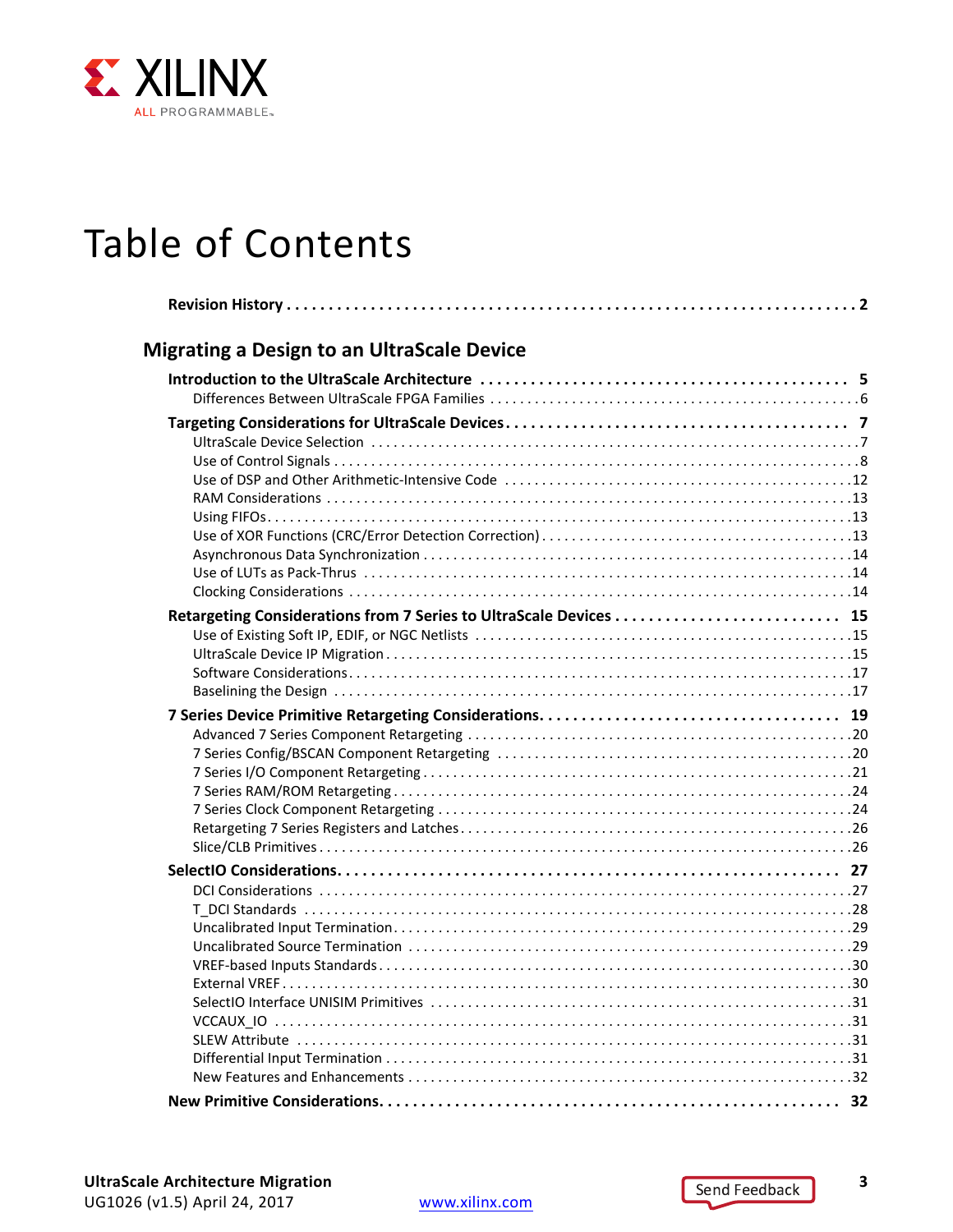

|--|--|

#### **[Appendix A: Additional Resources and Legal Notices](#page-32-0)**

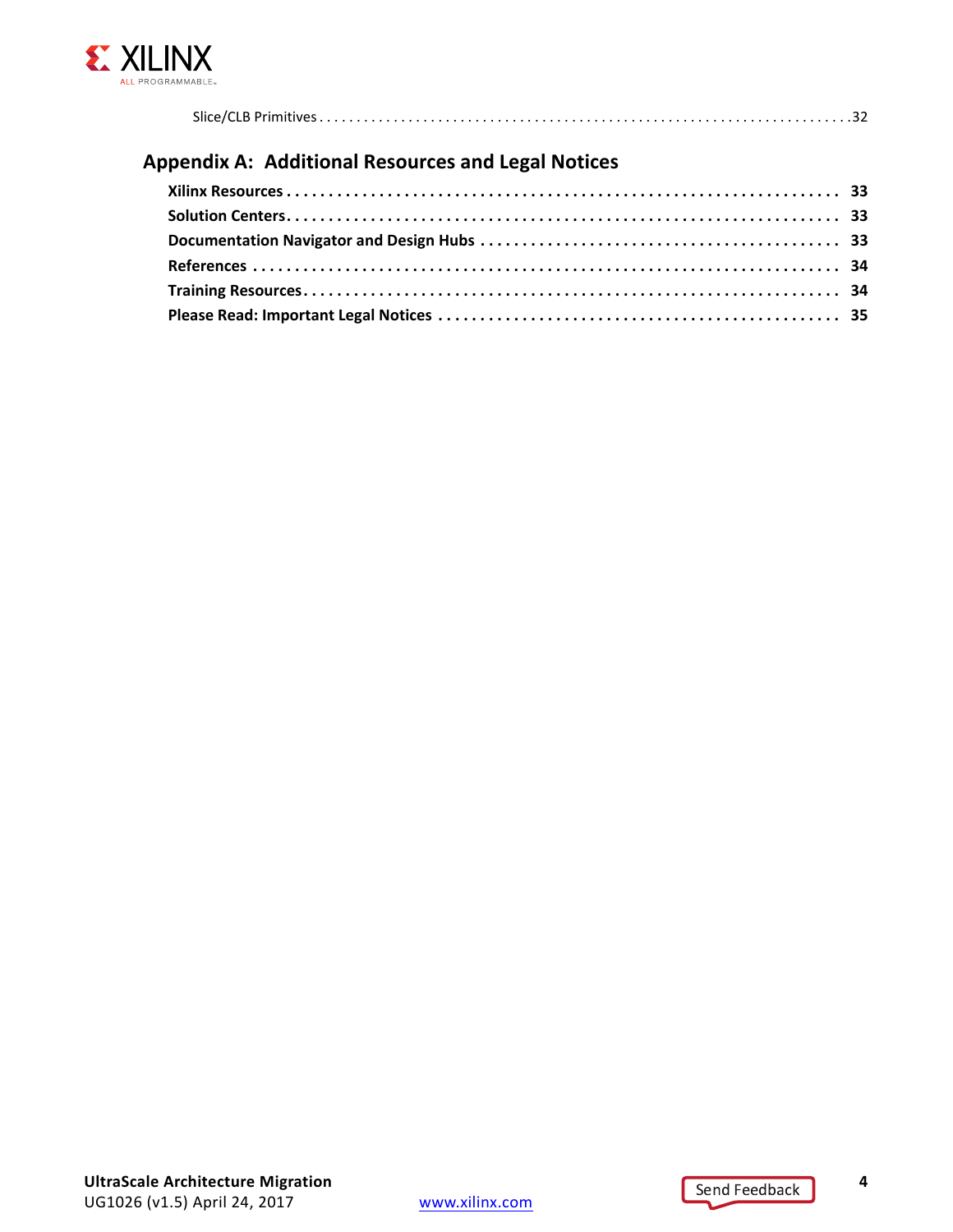

## <span id="page-4-1"></span>Migrating a Design to an UltraScale Device

### <span id="page-4-2"></span><span id="page-4-0"></span>**Introduction to the UltraScale Architecture**

The Xilinx® UltraScale™ architecture is the first ASIC-class All Programmable architecture to enable multi-hundred gigabit-per-second levels of system performance with smart processing, while efficiently routing and processing data on-chip. UltraScale architecture-based devices address a vast spectrum of high-bandwidth, high-utilization system requirements by using industry-leading technical innovations, including next-generation routing, ASIC-like clocking, 3D-on-3D ICs, multiprocessor SoC (MPSoC) technologies, and new power reduction features. The devices share many building blocks, providing scalability across process nodes and product families to leverage system-level investment across platforms.

Virtex<sup>®</sup> UltraScale+™ MPSoC devices provide the highest performance and integration capabilities in a FinFET node, including both the highest serial I/O and signal processing bandwidth, as well as the highest on-chip memory density. As the industry's most capable FPGA family, the Virtex UltraScale+ devices are ideal for applications including 1+Tb/s networking and data center and fully integrated radar/early-warning systems.

Virtex UltraScale+ MPSoC devices provide the greatest performance and integration at 20 nm, including serial I/O bandwidth and logic capacity. As the industry's only high-end FPGA at the 20 nm process node, this family is ideal for applications including 400G networking, large scale ASIC prototyping, and emulation.

Kintex<sup>®</sup> UltraScale+ devices provide the best price/performance/watt balance in a FinFET node, delivering the most cost-effective solution for high-end capabilities, including transceiver and memory interface line rates as well as 100G connectivity cores. Our newest mid-range family is ideal for both packet processing and DSP-intensive functions and is well suited for applications including wireless MIMO technology, Nx100G networking, and data center.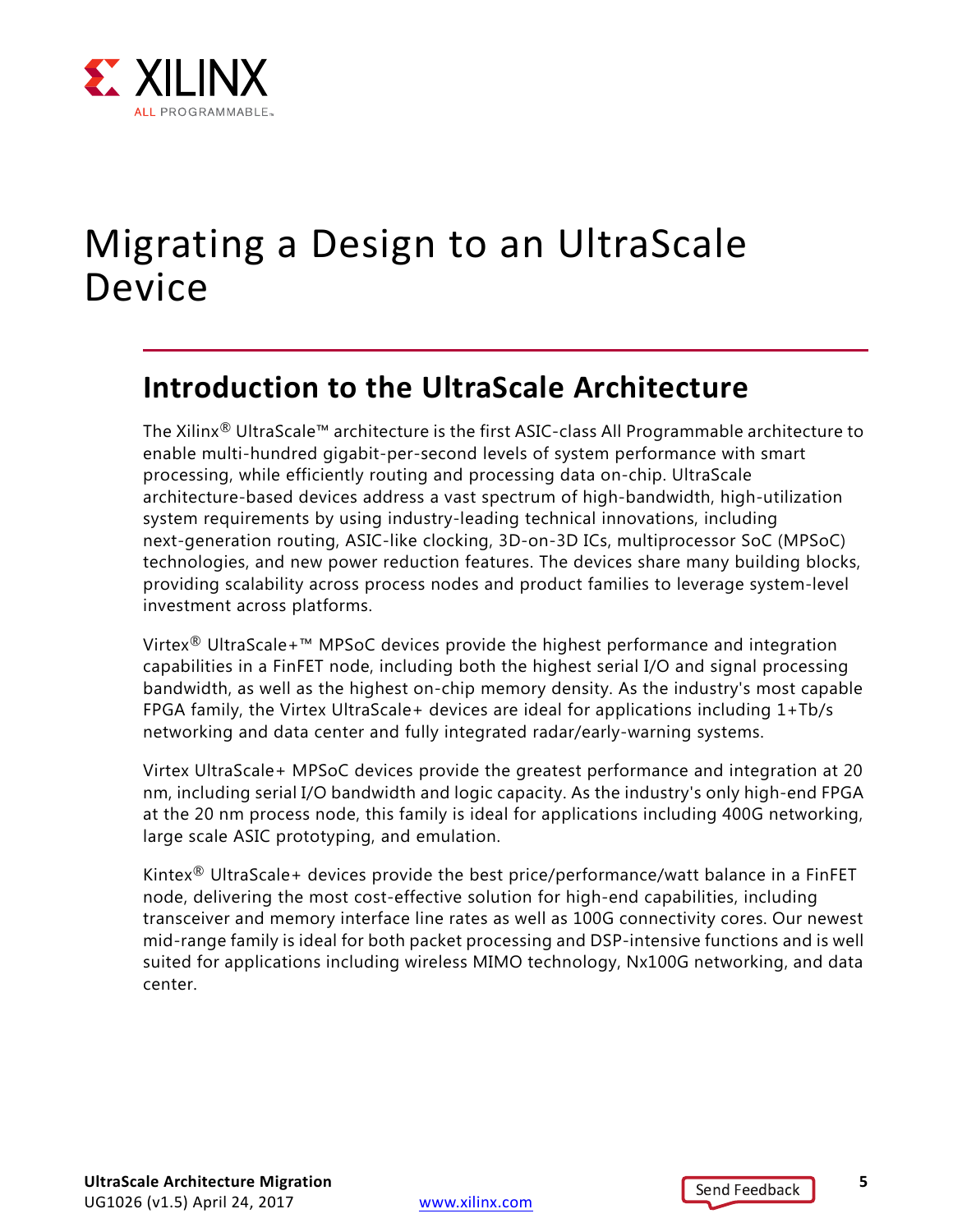

Kintex UltraScale devices provide the best price/performance/watt at 20 nm and include the highest signal processing bandwidth in a mid-range device, next-generation transceivers, and low-cost packaging for an optimum blend of capability and cost-effectiveness. The family is ideal for packet processing in 100G networking and data centers applications as well as DSP-intensive processing needed in next-generation medical imaging, 8k4k video, and heterogeneous wireless infrastructure.

 $\text{Zyng}^{\text{\textregistered}}$  UltraScale+ MPSoC devices provide 64-bit processor scalability while combining real-time control with soft and hard engines for graphics, video, waveform, and packet processing. Integrating an ARM®-based system for advanced analytics and on-chip programmable logic for task acceleration creates unlimited possibilities for applications including 5G Wireless, next generation ADAS, and Industrial Internet-of-Things.



**IMPORTANT:** *UNIMACROs are not supported in the UltraScale® device architecture. Replace any UNIMACROS with Xilinx Parameterized Macros (XPMs).*

For details on XPMs, see *Vivado Design Suite User Guide: System-Level Design Entry* (UG895) [\[Ref 12\].](#page-33-3)

For details on the various XPMs and their parameterization options, see the *UltraScale Architecture Libraries Guide* (UG974) [\[Ref 7\].](#page-33-4)

*Note:* In the 2017.1 Vivado release and beyond, XPMs are enabled automatically in project mode, and in non-project mode are used automatically during synthesis/implementation.

### <span id="page-5-0"></span>**Differences Between UltraScale FPGA Families**

This document uses the Kintex UltraScale™ and Virtex UltraScale families as the basis for descriptions and examples. The following list defines some of the differences for the Kintex UltraScale+, Virtex UltraScale+, and Zynq UltraScale+ families:

- UltraRAM Support
- High-density I/Os (HD I/Os) with corresponding logic resources for Zynq UltraScale+ MPSoC devices and the Kintex UltraScale+ family
- MIPI D-PHY transmitter and receiver functions are supported in the HP I/Os specific to the Virtex UltraScale+ devices, Kintex UltraScale+ devices, and Zynq UltraScale+ MPSoCs
- Expanded functionality system monitor

For details on supported features in the HD I/O Banks, see the *UltraScale Architecture SelectIO Resources User Guide* (UG571) [\[Ref 1\]](#page-33-2)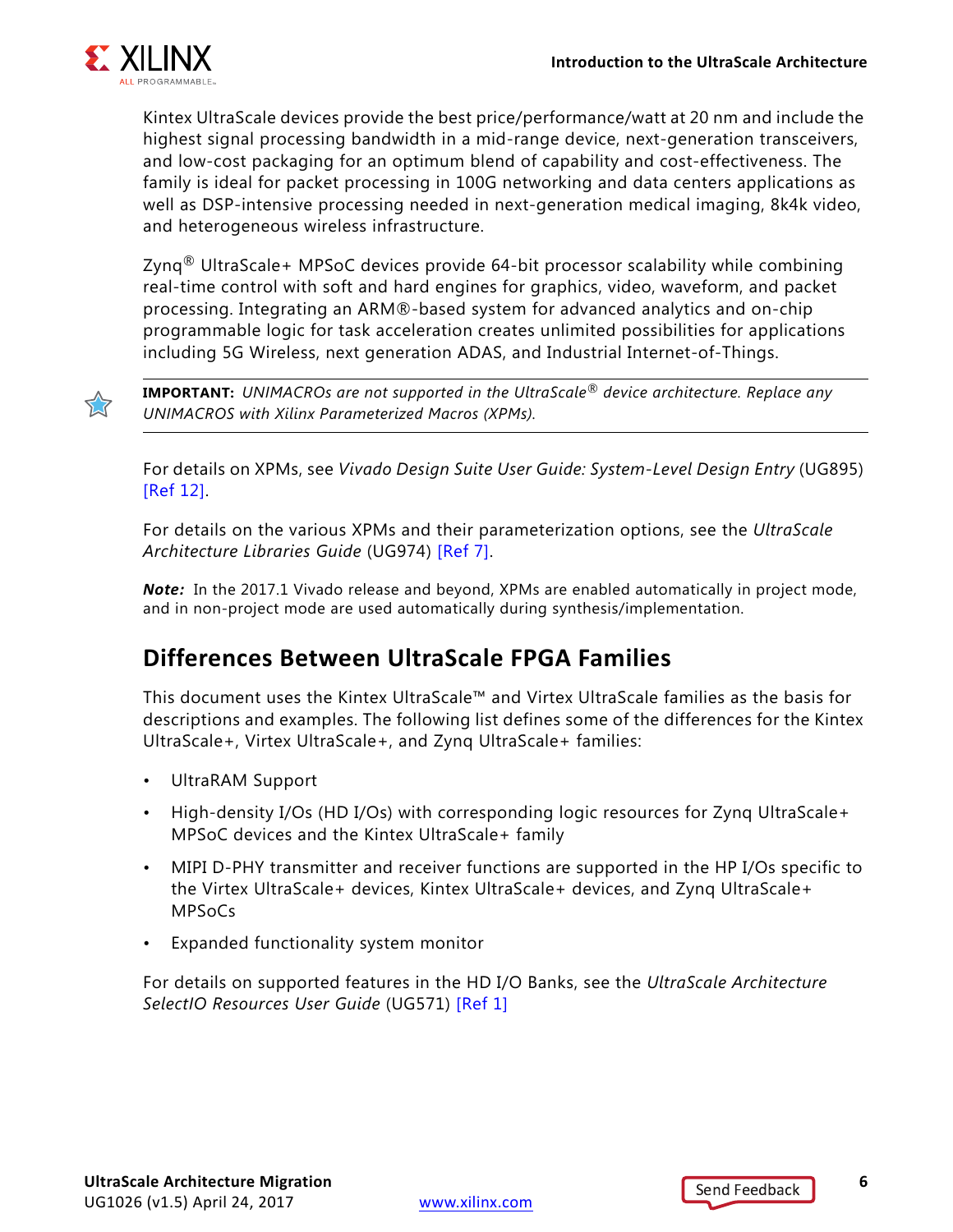

### <span id="page-6-0"></span>**Targeting Considerations for UltraScale Devices**

This section covers topics associated with programmable logic design implementations that are not technology-specific. Consider the concepts described when evaluating existing design source for potential migration to UltraScale devices or when developing new code for use in UltraScale devices.

**RECOMMENDED:** *See the UltraFast Design Methodology Guide for the Vivado Design Suite (UG949) [\[Ref 2\]](#page-33-5) before starting on a new design or retargeting an existing design to ensure compliance with best practices in pinout selection, design creation, implementation, and debug.*

### <span id="page-6-1"></span>**UltraScale Device Selection**

UltraScale devices and other architectures have a logic cell count as a means of defining the amount of general-purpose logic resources in different size devices. In UltraScale devices, the logic cell count is much higher than in other devices.

Although the number of logic cells is a good indicator of the available programmable LUT resources, it is not always the best indicator of the overall logic capacity of the device. UltraScale devices contain several hardened functions that in earlier FPGAs or other technologies might use LUTs, flip-flops, and other resources. For example, the use of the hardened Interlaken core, PCIe<sup>®</sup> Gen3 block, integrated FIFO, and other blocks might represent a significant LUT savings over earlier implementations and should be considered a part of the device selection process.

Because logic density is not the only factor in determining device selection, all other resources required for your design should also be evaluated.



**RECOMMENDED:** *Initially compare all relevant resources in the Feature Summary tables in the UltraScale Architecture and Product Overview (DS890) [\[Ref 3\]](#page-33-6).*

Additional considerations that help determine the appropriate UltraScale device selection include:

Block RAM/DSP: For designs requiring heavy block RAM or DSP use, Kintex<sup>®</sup> UltraScale devices have higher block RAM and DSP content for a given array size.

If targeting an UltraScale+ device, you might want to consider using UltraRAM for memory arrays larger than 128 Kb. For additional details on the UltraRAM, refer to the *UltraScale Architecture Memory Resources User Guide* (UG573) [\[Ref 4\].](#page-33-7)

• I/O: The number of I/Os for a given array size, the bank sizes, arrangement, and capabilities differ from the 7 series devices.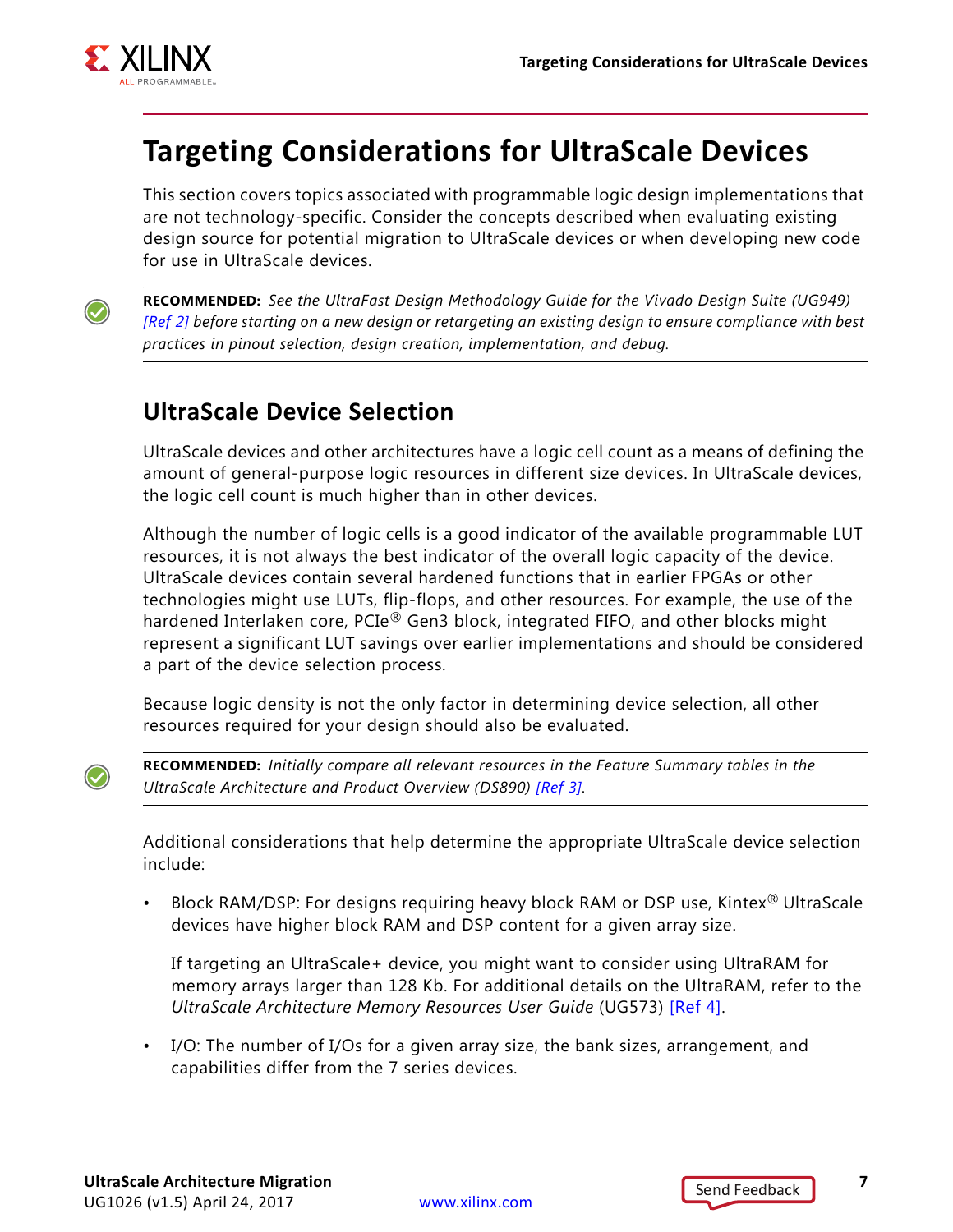

When starting a new design, consider whether or not more functionality can be folded into the device to limit the number of I/Os required and also to improve overall system performance, cost, power, and capability.

• Speed Grade: In many cases, similar performance can be seen in UltraScale devices using a lesser speed grade. However, individual block speed as well as overall system performance should be analyzed before making a selection. When possible, implement the prior design, specifying the desired speed grade to determine if timing can be met before finalizing speed grade decisions.

### <span id="page-7-0"></span>**Use of Control Signals**

The use of control signals (those signals that control synchronous elements such as clock, set, reset, and clock enable) can impact device density, utilization, and performance.

When compared with prior architectures, the UltraScale architecture provides more flexibility regarding the number and types of control signals specified in the design. However, it is still best to be aware of the use and impact that control signals and control sets might have on design implementation.

#### *Avoid Use of Both a Set and a Reset on a Register or Latch*

As with prior generations of FPGAs, Flip-Flops in an UltraScale device cannot natively implement both a set signal and a reset signal without the use of additional logic. Thus, when using both a synchronous set and reset, an additional signal is added to the datapath. This could affect area and timing, depending on placement, fanout, and timing considerations. In some cases, that additional signal can be absorbed without increasing logic levels, and there is little net effect on the design. However, for an asynchronous set and reset, the effect on resource utilization and timing is more significant and should therefore be avoided.

You cannot implement (1) registers that contain both asynchronous reset and asynchronous set signals and/or (2) registers that contain an asynchronous control signal with a dynamic value. The Vivado Design Suite issues an error if either of these behaviors are described in RTL or if there is an instantiated FDCPE or LDCPE that allows this asynchronous behavior.

This construct can be described in RTL or instantiated as an FDCPE in HDL or EDIF formats.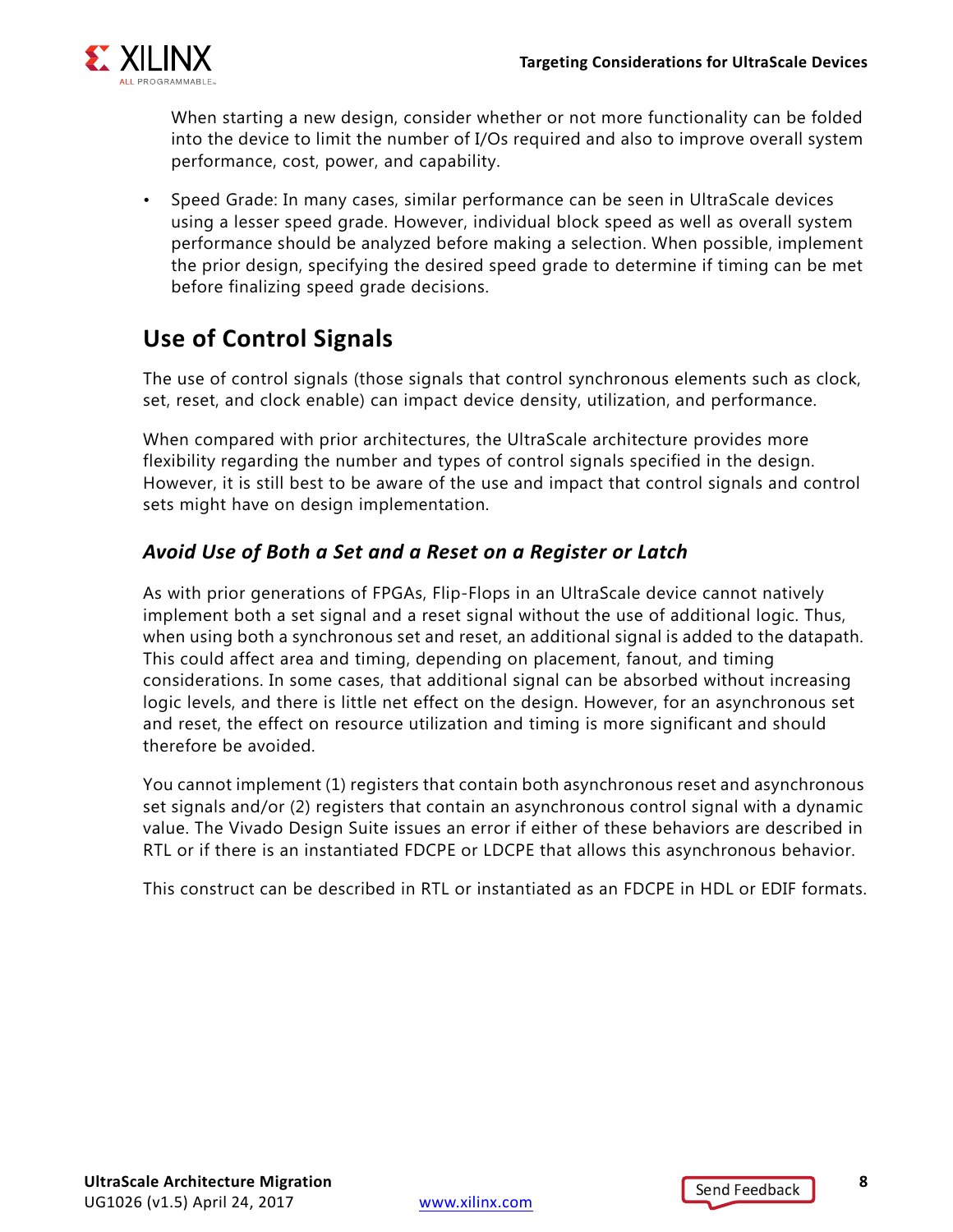

#### **Examples Showing Coding Styles to Avoid and Appropriate Corrections**

#### *EXAMPLE 1 - Avoid this Coding Style*

Shown below is a simple example of Verilog code describing asynchronous set and reset resulting in additional resources and timing paths:

```
always @(posedge reset, posedge set, posedge clk)
   if (reset)
    a_{reg} \leq 1'b0; else if (set)
    a_{reg} \leq 1'b1; else
    a_reg \leq A;
```
#### *Use this Coding Style Instead*

If the set and reset signals are considered necessary for proper function, convert one or both to a synchronous specification, as shown in the example below:

```
always @(posedge clk)
   if (reset)
    a_{reg} \leq 1'b0; else if (set)
    a_{reg} \leq 1'b1; else
    a req \leq A;
```
#### *EXAMPLE 2 - Avoid this Coding Style*

The following coding example consists of VHDL code describing an asynchronous control signal with a dynamic value, resulting in additional resources and timing paths:

```
process (clk, initc) begin
   if initc='1' then
     data_reg <= init_signal;
   elsif (clk'event and clk='1') then
     data_reg <= data_in;
   end if;
end process;
```
#### *Use this Coding Style Instead*

In this case, make initc synchronous to build an improved circuit:

```
process (clk) begin
  if (clk'event and clk='1') then 
     if (initc='1') then
       data_reg <= init_signal;
     else 
       data_reg <= data_in;
     end if;
   end if;
end process;
```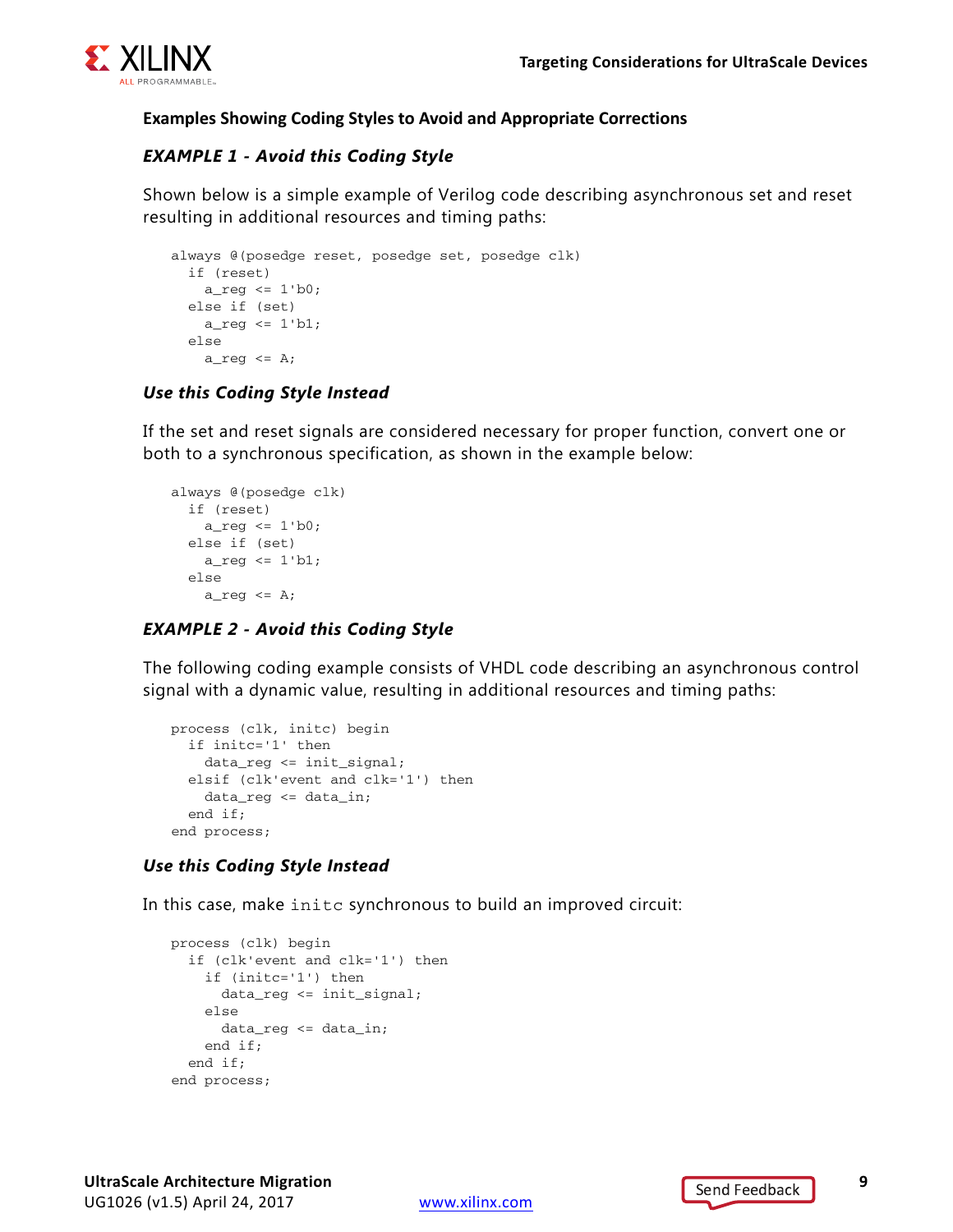

### *Register Initialization*

Many engineers use the inherent initialization of registers and latches in the FPGA through the global set/reset (GSR) signal by implicitly specifying initialization of an inferred register, thus creating a more robust and sometimes smaller circuit. With initialization, a different start-up state from reset state is allowed, which, in some cases, consumes less logic than an uninitialized state yields. (An example is a state machine with certain states that must be run at start-up but perhaps not on a subsequent reset.) Initialization also allows for the RTL description to more closely and accurately behave as the actual FPGA, creating a more accurate representation of the circuit. For this reason, it is best to use register initialization on any inferred register, shift register lookup table (SRL), or RAM, when possible.

In the following code example, the  $r = r$  register is initialized with the value of 1:

```
signal reg: std_logic := '1';
   ...
process (clk) begin
   if (clk'event and clk='1') then
     if (rst='1') then
       reg <= '0';
     else
      reg \le val;
     end if;
   end if;
end process;
```
In the coding example above, the use of initialization eliminates the need to specify a set condition for the sole purpose of creating an initial condition of a logic one. Even if the initial condition matches the reset condition, it is still best to specify register initialization so that the simulation start-up state more accurately reflects the initial condition of the FPGA without requiring a reset condition.

#### *Control Signal Polarity*

The UltraScale architecture is enhanced over 7 series FPGAs and other prior architectures. Resets now have programmable inversion, allowing either an active-High or active-Low reset without any area or timing penalty. When there is a choice, it is best to use a single polarity reset (either all active-High or all active-Low) to avoid any possible impact on utilization. However, using mixed polarity resets causes less adverse impact on an UltraScale device design than on designs based on earlier-generation devices.

When coding or instantiating components with clock enable, however, use active-High enables. The enable pins do not have programmable inversion, and using an active-Low enable can have a negative impact on area and timing during implementation. Also, to get the best implementation, avoid inverting the enables when creating IP or instantiating UNISIM primitives.

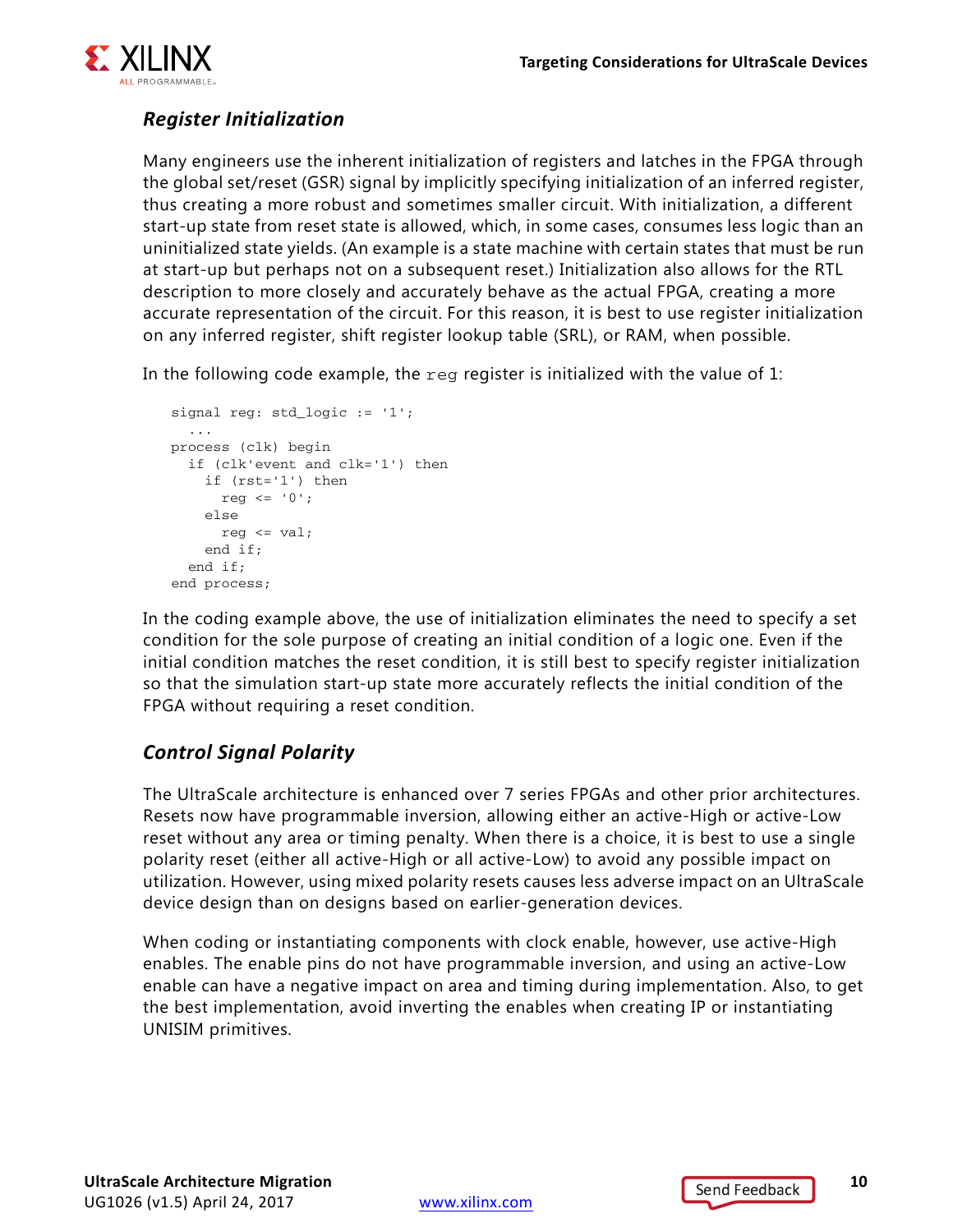

### *Limit Use of Low Fanout Control Signals*

When compared with earlier devices, the UltraScale device configurable logic block (CLB) allows more flexibility in the use of control signals in the architectures. Even so, the number of unique control signals in the design should be limited to those necessary for design functionality and operation. Low-fanout, unique control signals can result in under utilized CLBs in terms of registers, SRLs, and LUT RAM. These control signals can have negative impacts on placement and timing. In general, do not implement a set, reset, or clock enable in the code unless it is required for the active functionality of the design.

#### *Avoid Unnecessary Use of Sets or Resets*

Unnecessary sets and resets in the code can prevent the inference of SRLs, RAM (LUT RAM or block RAM), and other logic structures that are otherwise possible. To maximize the efficiency of the architecture, code sets and resets only when they are necessary for the active functionality of the design. For example:

- A reset is not required when it is only used for initialization of the register because register initialization occurs automatically upon completion of configuration.
- A reset is not required when a circuit remains idle for long periods. A simple reset on the input registers eventually flushes out the data on the rest of the circuit.
- When the reset is held for multiple clock cycles, the inner registers are flushed during reset. So, the reset is not necessary on all registers.

By reducing the use of unnecessary sets or resets, greater device utilization, better placement, improved performance, and reduced power can be achieved.

#### *Sets for Multipliers or Adders/Subtractors in DSP48E2 Registers*

UltraScale device DSP48E2 registers contain only resets and not sets. The DSP block can perform many different functions, including multiplication, addition/subtraction, comparators, counters, and general logic. To allow flexible use of the DSP48E2, do not describe a set condition on any registers expected to be mapped to this resource. Unless necessary, a set (value equals logic 1 upon an applied signal) should not be coded around multipliers, adders, counters, or other logic that can be implemented within a DSP48E2 slice.

#### *Use of Synchronous Sets/Resets*

If a set or reset is necessary for proper operation of the circuit, always code a synchronous reset. Synchronous sets/resets have improved timing characteristics and stability and can also result in smaller, better utilization within the FPGA.

Synchronous sets/resets can result in less logic (fewer LUTs), fewer restrictions on packing, and, often, faster circuits. The registers within blocks such as the DSP48E2 and RAMB36E2/RAMB18E2 cannot implement an asynchronous set and reset.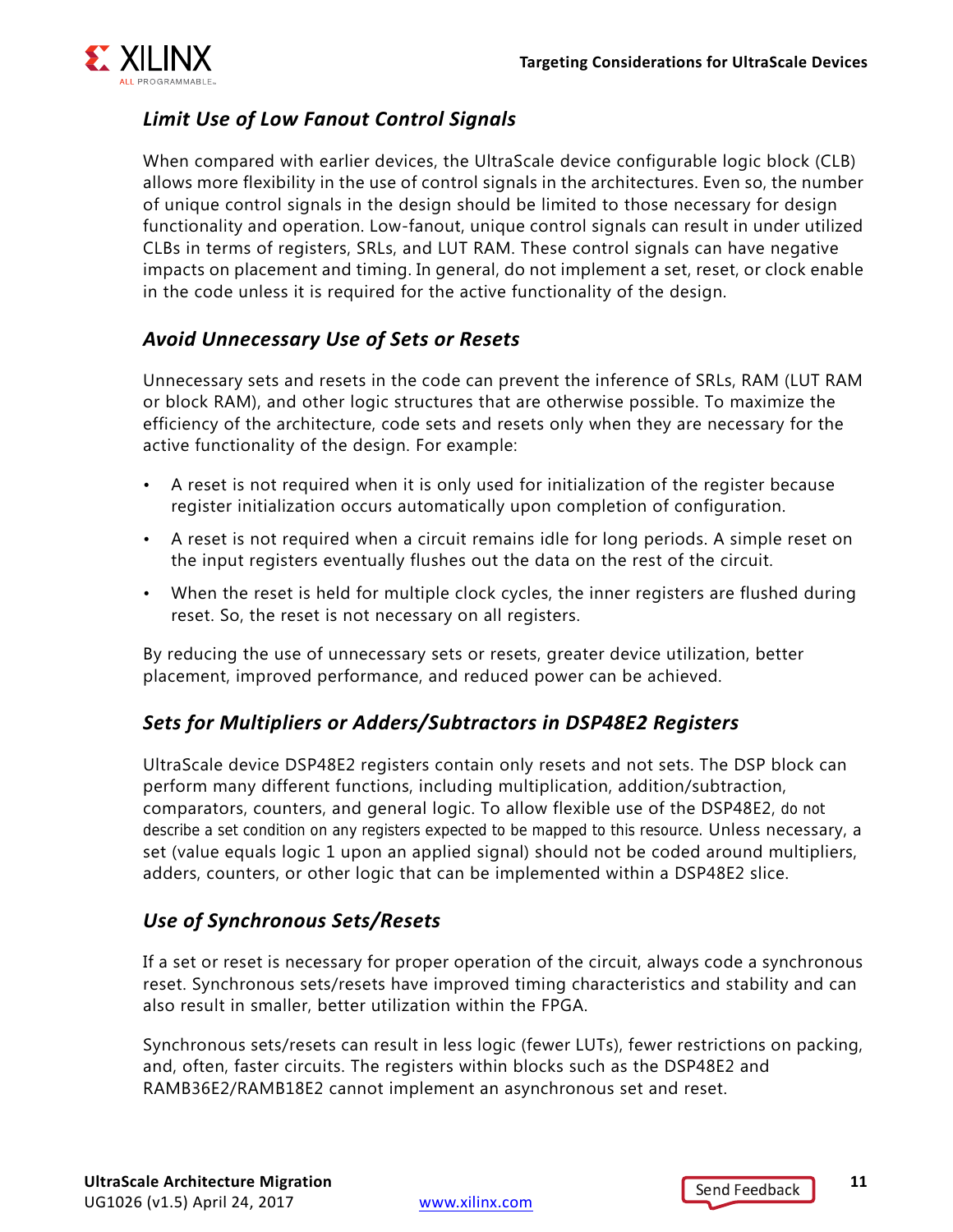

They cannot, therefore, be used with functional equivalence if an asynchronous set or reset exists in the RTL code. Synchronous resets provide enhanced flexibility with respect to register sharing within a CLB. In addition, placement is less affected, or in many cases, improved, so fewer routing resources are required. Additional benefits include overall device density, performance and power improvements, as well as reduced routing delay and capacitance.

#### *High Fanout Signals*

It is best to limit fanout of signals as much as possible. In some designs, however, high fanout nets will exist. In general, high fanout signals should not be split manually or replicated but coded as a single signal. If replication becomes necessary for timing or other reasons, the signal can be replicated during synthesis, or later, during physical optimization (phys\_opt\_design). This allows for greater flexibility to control replication many times, providing a better trade-off balance between additional resources and power for improved performance. Also, as placement and other factors change, the replication requirements might also change. Controlling this from the synthesis and implementation tools means that you do not have to modify and reverify the original code for such changes.

In prior architectures, placing high fanout signals onto global resources or BUFGs was at times preferable and yielded better results. When targeting UltraScale devices, however, it is generally best not to do this. The Vivado<sup>®</sup> tools automatically use global resources when available and when determined to be beneficial for timing or routability. Instantiating or using BUFGs is therefore not necessary.

### <span id="page-11-0"></span>**Use of DSP and Other Arithmetic-Intensive Code**

Many DSP designs are well suited to the UltraScale architecture. To obtain best use of the architecture, the underlying features and capabilities must be understood so that design entry code can take advantage of these resources.

The DSP48E2 blocks use a signed arithmetic implementation. To best match the resource capabilities and, in general, to get the most efficient mapping, write code using signed values in the HDL source. If you use unsigned bus values in the code, the synthesis tools should still be able to use this resource, but they might not get the full bit precision of the component because of the unsigned-to-signed conversion. The multiplier within the DSP48E2 has an input bit precision of 18 bits by 27 bits signed data. Thus, the bit precision for unsigned data is 17 bits by 26 bits. For Verilog code, data is considered unsigned unless otherwise declared in the code.

If you expect the target design to contain a large number of adders, it is best to evaluate the design and make greater use of the DSP48E2 pre- and post-adders. For example, with FIR filters, use an adder cascade to build a systolic filter rather than using multiple, successive add functions (adder trees). If the filter is symmetric, you can evaluate using the dedicated pre-adder to further consolidate the function into fewer LUTs and flip-flops as well as fewer DSP blocks (in most cases, half the resources).

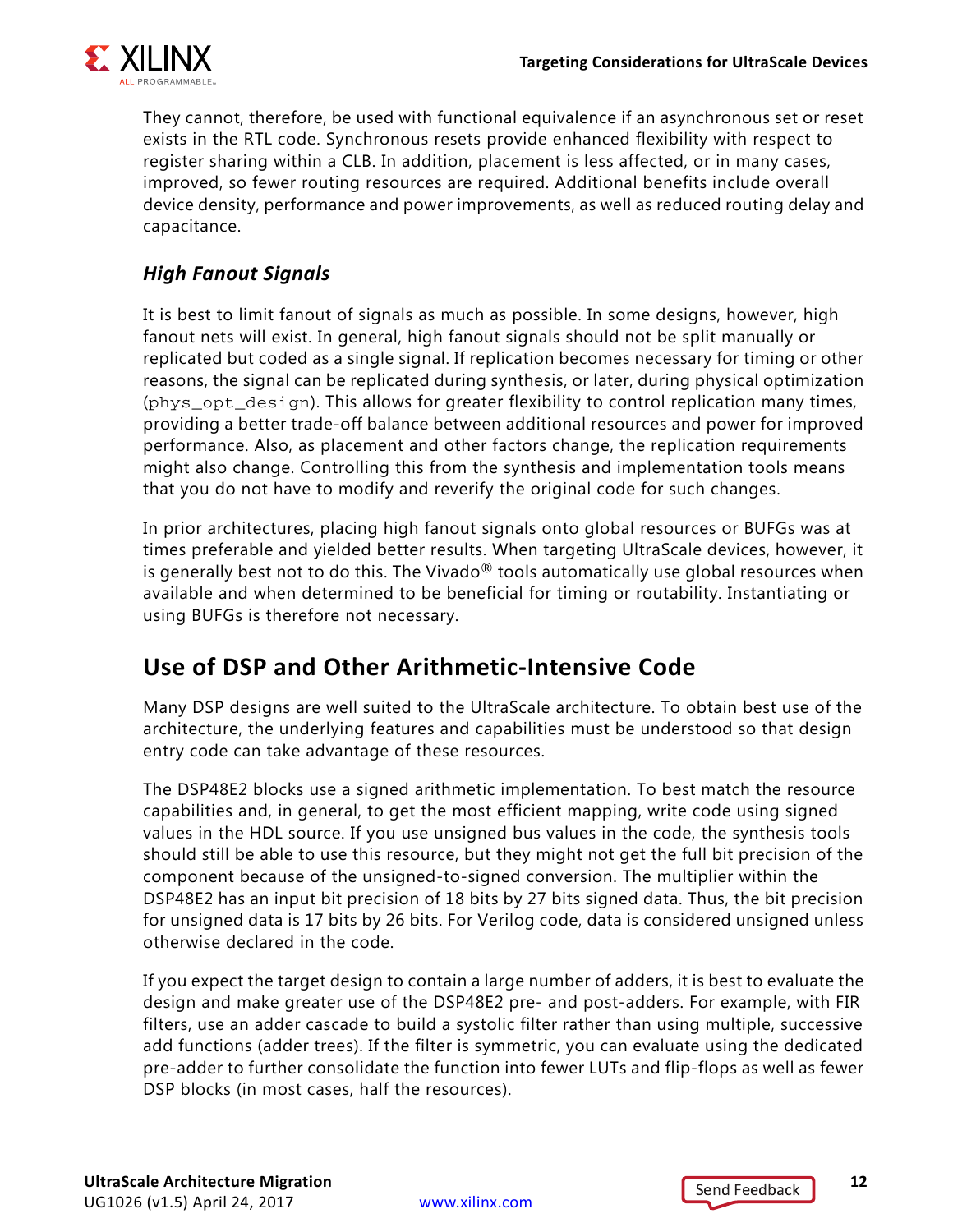

If adder trees are necessary, the 6-input LUT architecture can efficiently create ternary addition  $(A + B + C = D)$  using the same amount of resources as a simple 2-input addition. This can help save and conserve carry logic resources, when needed. In many cases, there is no need to use these techniques. With awareness of these capabilities, you can decide on the proper trade-offs in advance and account for them in the RTL code, which results in a smoother and more efficient implementation from the start.

### <span id="page-12-0"></span>**RAM Considerations**

When retargeting block RAM and LUT RAM by inference, instantiated primitive, or Vivado IP Catalog, there are two methods by which to maximize use of block RAM and LUTs in the UltraScale architecture. Choose the one of the following:

- If a core was used for RAM generation, regenerate the IP for the UltraScale device.
- Recode the RAM for proper synthesis inference.

Either method can provide good results for utilization and performance. However, it is best to infer memory, where possible, to improve understanding of the code, simulation, and portability of the code.

### <span id="page-12-1"></span>**Using FIFOs**

Many designs require FIFOs to transfer data to different clock domains or to store data until needed by other portions of the design. When targeting such designs to an UltraScale device, consider using one of the dedicated FIFO structures for this purpose. The integrated FIFOs generally allow higher speed operation with lower power and area requirements when compared to soft solutions, while at the same time improving reliability or Mean Time Between Failures (MTBF). The UltraScale device FIFO can be incorporated into the design by direct instantiation or by using the Vivado IP Catalog FIFO Generator.

### <span id="page-12-2"></span>**Use of XOR Functions (CRC/Error Detection Correction)**

Several error detection/correction, encryption, and other types of algorithms make use of wide XOR functions to realize the circuit. In prior-generation devices, this XOR circuitry was often implemented using LUTs and could represent a timing bottleneck and/or consume a disproportionate amount of power in the circuit. In the UltraScale architecture, a wide XOR function is added to the DSP48E2, which can efficiently implement parity, CRC, checksums, and other functions requiring large XOR computations.

**RECOMMENDED:** *To use the XOR function most efficiently, ensure proper pipelining around the function to use the registers in the DSP block.*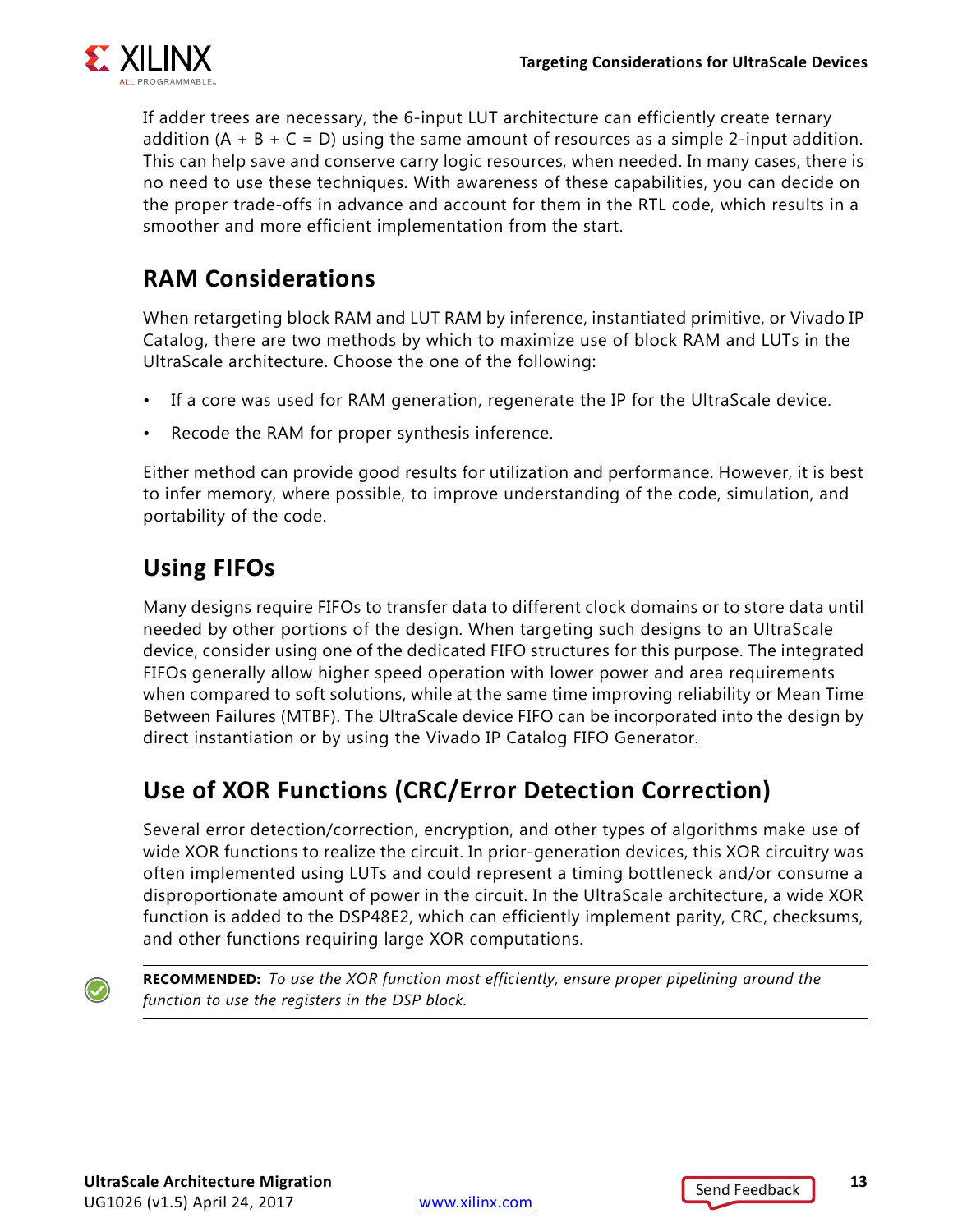

### <span id="page-13-0"></span>**Asynchronous Data Synchronization**

Most modern designs contain more than one clock domain. When a clock domain does not have a known phase relationship and/or incompatible frequencies, data transference across such domains must be managed appropriately. For buses of data, the integrated FIFO logic is the safest and most efficient means of bus-wide data transference. However, for a single signal, such as a reset that might not be synchronized to the desired clock domain, it is best to use proper synchronization techniques. Proper techniques include:

- Incorporating one or more synchronization register
- Identifying the synchronization register(s) with the ASYNC\_REG property so that the tools can use place and route techniques to improve MTBF and so analysis tools can identify domain crossings of interest for reliability studies

### <span id="page-13-1"></span>**Use of LUTs as Pack-Thrus**

To gain access to all the circuitry in the Slice/CLB, LUTs must sometimes be configured as simple buffers to allow data to pass through LUT inputs into the internal circuitry. In prior architectures, configurations were called route-thrus or pack-thrus. Such pack-thrus were often used to gain access to all the registers in the slice, which in register-intensive designs, could consume a portion of the logic resources. The UltraScale architecture is designed so that the LUTs and registers can be accessed independently from one another, eliminating a common use for pack-thrus and allowing for greater logic usage/utilization. Register-intensive designs are therefore simpler to implement in UltraScale architectures.

### <span id="page-13-2"></span>**Clocking Considerations**

The clocking architecture for UltraScale devices is designed with many changes and improvements over earlier architectures. This section provides high-level guidance on retargeting existing clocking structures from 7 series FPGAs to UltraScale devices. For more in-depth information about clocking architecture changes, see the *UltraScale Architecture Clocking Resources User Guide* (UG572)[\[Ref 5\].](#page-33-8)

**RECOMMENDED:** *Though in most cases, the clocking buffers and clock modifying blocks (that is, MMCM and PLL) automatically retarget to the UltraScale device clocking network, it is a good idea to review the clocking network for potential changes that might better suit the design in this architecture.* 

The 7 series FPGA clocking buffers are retargeted to one of three types of UltraScale device clocking buffers, depending on use. These are BUFGCE, BUFGCTRL or BUFCE\_DIV. In many cases, if multiple, redundant buffers appear in series or parallel, the Vivado Design Suite logic optimization algorithms (*logic\_opt*) attempt to reduce these buffers to the minimum number to improve clock resource efficiency and improve any possible clock domain crossing timing. MMCMs and PLLs from 7 series FPGA designs are retargeted to the UltraScale device MMCME3, which is a superset of functionality for either of those clock-modifying components.

 $\left(\bigtriangledown\right)$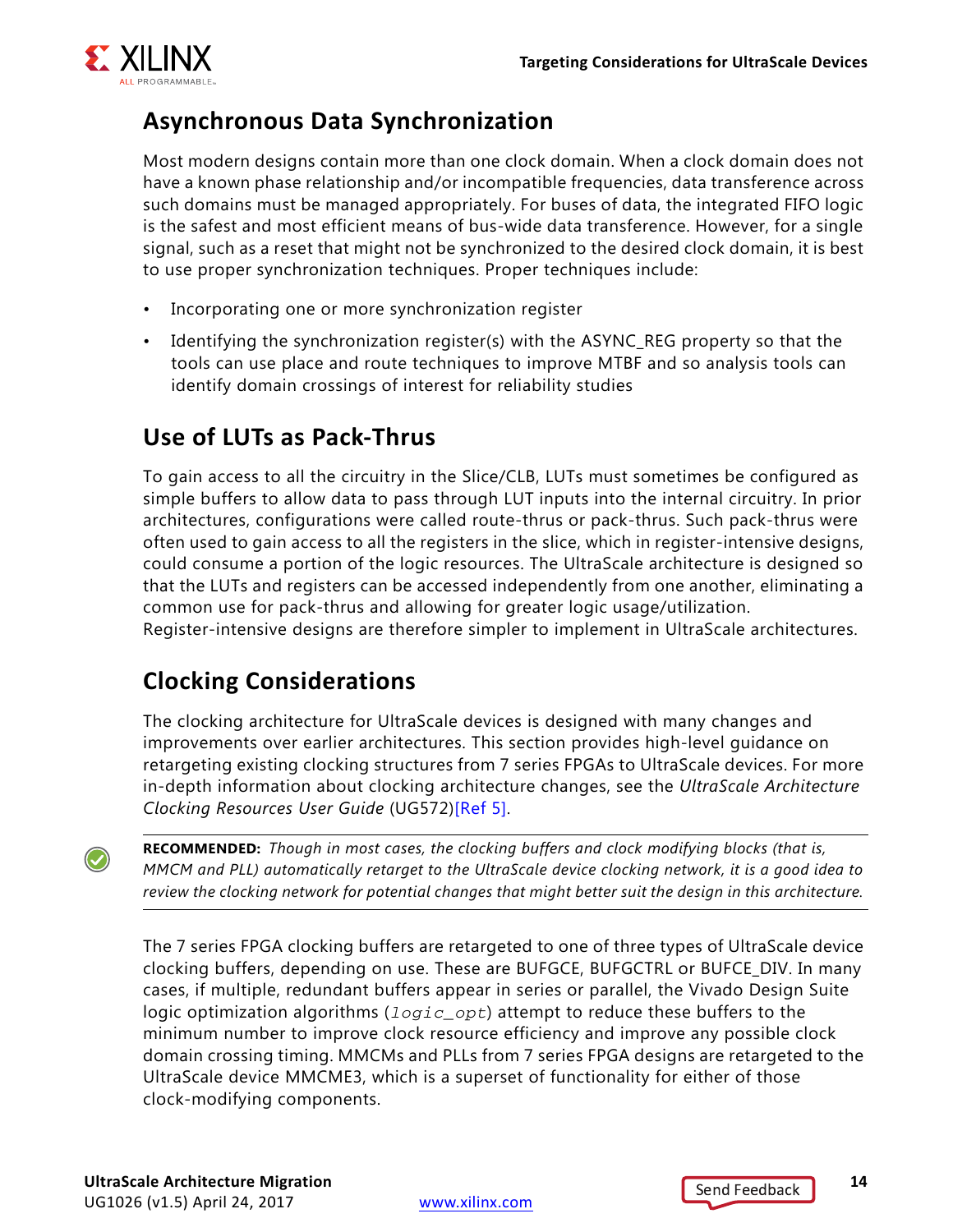

For clocks originating from Gigabit transceivers, a new clocking structure exists in the UltraScale architecture to facilitate the delivery of the clock to the FPGA resources. This involves using the BUFG\_GT and BUFG\_GT\_SYNC components to connect and distribute the clock and cannot be automatically migrated from existing 7 series FPGA designs. For details on the clocking circuitry in UltraScale devices, see the appropriate UltraScale architecture GT transceivers user guide. For more information, the documentation available from the Support page; see [Appendix A, Additional Resources and Legal Notices](#page-32-4).

### <span id="page-14-0"></span>**Retargeting Considerations from 7 Series to UltraScale Devices**

The following section describes additional design implementation and constraints details to consider when retargeting an existing 7 series device design to an UltraScale device.

### <span id="page-14-1"></span>**Use of Existing Soft IP, EDIF, or NGC Netlists**



**RECOMMENDED:** *Regenerate or resynthesize existing soft IP or black box netlists in the design prior to implementation in UltraScale devices.*

Many netlists targeting the 7 series architectures can be implemented without error when targeting UltraScale devices. However, when migrating from earlier architectures to the UltraScale architecture, it is best to regenerate any netlist or core to maximize efficiency and to ensure that new features and capabilities are fully realized.

NGC format netlists are no longer supported in the UltraScale architecture. If your existing design contains NGC netlists, you must convert them to Electronic Data Interchange Format (EDIF) before targeting an UltraScale device. There is a utility in the Xilinx Tcl Store to assist with converting an NGC netlist to EDIF. To gain access to this utility, open the Xilinx Tcl Store and install the Project Utilities (projutils) application if it is not installed already. Once installed, the command convert\_ngc is available to simplify this conversion. Type convert\_ngc -help for details on running this command.

### <span id="page-14-2"></span>**UltraScale Device IP Migration**

In general, migrating a 7 series FPGA design containing Xilinx IP to an UltraScale device involves a simple upgrade of the IP or the creation of a new UltraScale device-specific version of the IP. Depending on the particular IP, there might be changes required to the design so that it works with the upgraded IP. Review of the change log for the IP to get details on the upgrade changes.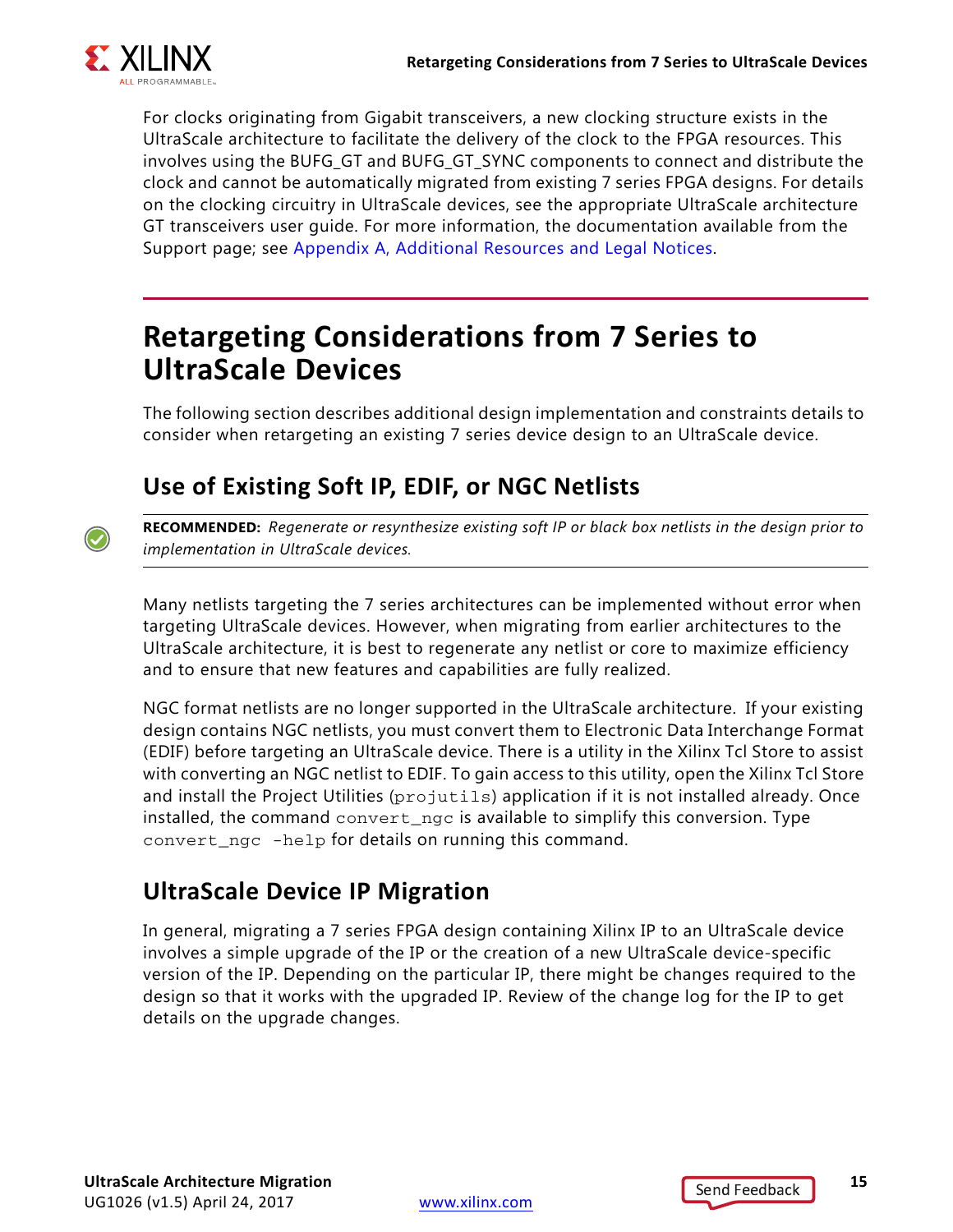

When migrating IP, you must take into account the following conditions:

- The IP has an upgrade path and reports the status as "IP part change" (or "IP board change") when running Report IP Status. The version of the IP does not change. In this case, review the change log. Look for changes specific to use of the IP with the UltraScale architecture that could include port and functionality changes. For example, when updating a transceiver from a 7 series device to an UltraScale device, if you have selected transceiver debug ports, the name and function of these ports will have changed. Refer to the product guide section on transceiver debug ports for the new part in this case.
- The IP does not have an upgrade path to the UltraScale architecture. Depending on the IP, another version might be available. See the Product Guide for the specific IP for more information.

**RECOMMENDED:** *When migrating a 7 series FPGA design, first create or modify your project to target the UltraScale device. Next, upgrade the IP to the latest available version in the Vivado tools release you are using. Then generate a Report IP Status report, as shown in the figure below. See [Table 1](#page-16-2) for a list of commonly used IP.*

This report shows whether there is an upgrade path or whether the IP is unsupported in the UltraScale architecture. From this report you can review the change logs for the IP, which contain an upgrade path. Each change log provides a summary of the changes for the specific IP and can contain specific information to determine if changes made for the UltraScale architecture are applicable. See also the related IP Product Guide for UltraScale device-specific details.

| $\vee$ 10 Part changes |   | Hide All                       |                                                        |            |                                                          |                        |              |                  |
|------------------------|---|--------------------------------|--------------------------------------------------------|------------|----------------------------------------------------------|------------------------|--------------|------------------|
| Source File            | П | IP Status                      | Recommendation                                         | Change Log | IP Name                                                  | <b>Current Version</b> | Recommende.  | Current Part     |
| a aurora 8b10b 0       |   | $\blacksquare$ IP part change. | Retarget IP.                                           | More info  | Aurora 8B10B                                             | 10.2                   | 10.2         | xc7k325tffg676-2 |
| ta v_enhance_0         |   | $\blacksquare$ IP part change. | Retarget IP.                                           | More info  | Image Enhancement                                        | 8.0 (Rev. 3)           | 8.0 (Rev. 3) | xc7k325tffg676-2 |
| ta fifo_0              |   | $\blacksquare$ IP part change. | Retarget IP.                                           | More info  | FIFO Generator                                           | 12.0                   | 12.0         | xc7k325tffg676-2 |
| tae axi_dma_0          |   | $\vee$ IP part change.         | Retarget IP.                                           | More info  | AXI Direct Memory Access                                 | 7.1 (Rev. 2)           | 7.1 (Rev. 2) | xc7k325tffa676-2 |
| <b>FEMACO</b>          |   | $\blacksquare$ IP part change. | Retarget IP.                                           | More info  | Tri Mode Ethernet MAC                                    | 8.2                    | 8.2          | xc7k325tffg676-2 |
| ta ten_gig_eth_pcs_pma |   | $\blacksquare$ IP part change. | Retarget IP.                                           | More info  | Ten Gigabit Ethernet PCS/PMA (10GBASE-R/KR) 4.1 (Rev. 1) |                        | 4.1 (Rev. 1) | xc7k325tffa676-2 |
| <del>龜</del> clk_gen   |   | $\blacksquare$ IP part change. | Retarget IP.                                           | More info  | Clocking Wizard                                          | 5.1 (Rev. 2)           | 5.1 (Rev. 2) | xc7k325tffa676-2 |
| 编 pcie_7x_0            |   | IP unsupported part.           | Unsupported Upgrade IP. More info.                     |            | 7 Series Integrated Block for PCI Express                | 3.0 (Rev. 1)           | 3.0 (Rev. 1) | xc7k325tffg676-2 |
| 編 mig_7series_0        |   | IP unsupported part.           | Unsupported Upgrade IP. More info                      |            | Memory Interface Generator (MIG 7 Series)                | 2.0 (Rev. 3)           | 2.0 (Rev. 3) | xc7k325tffa676-2 |
| atwizard 0             |   |                                | IP unsupported part Unsupported Upgrade IP. More info. |            | 7 Series FPGAs Transceivers Wizard                       | 3.2                    | 3.2          | xc7k325tffa676-2 |
| Upgrade Selected       |   |                                |                                                        |            |                                                          |                        |              |                  |

*Figure 1:* **Report IP Status After Part Change to an UltraScale Device**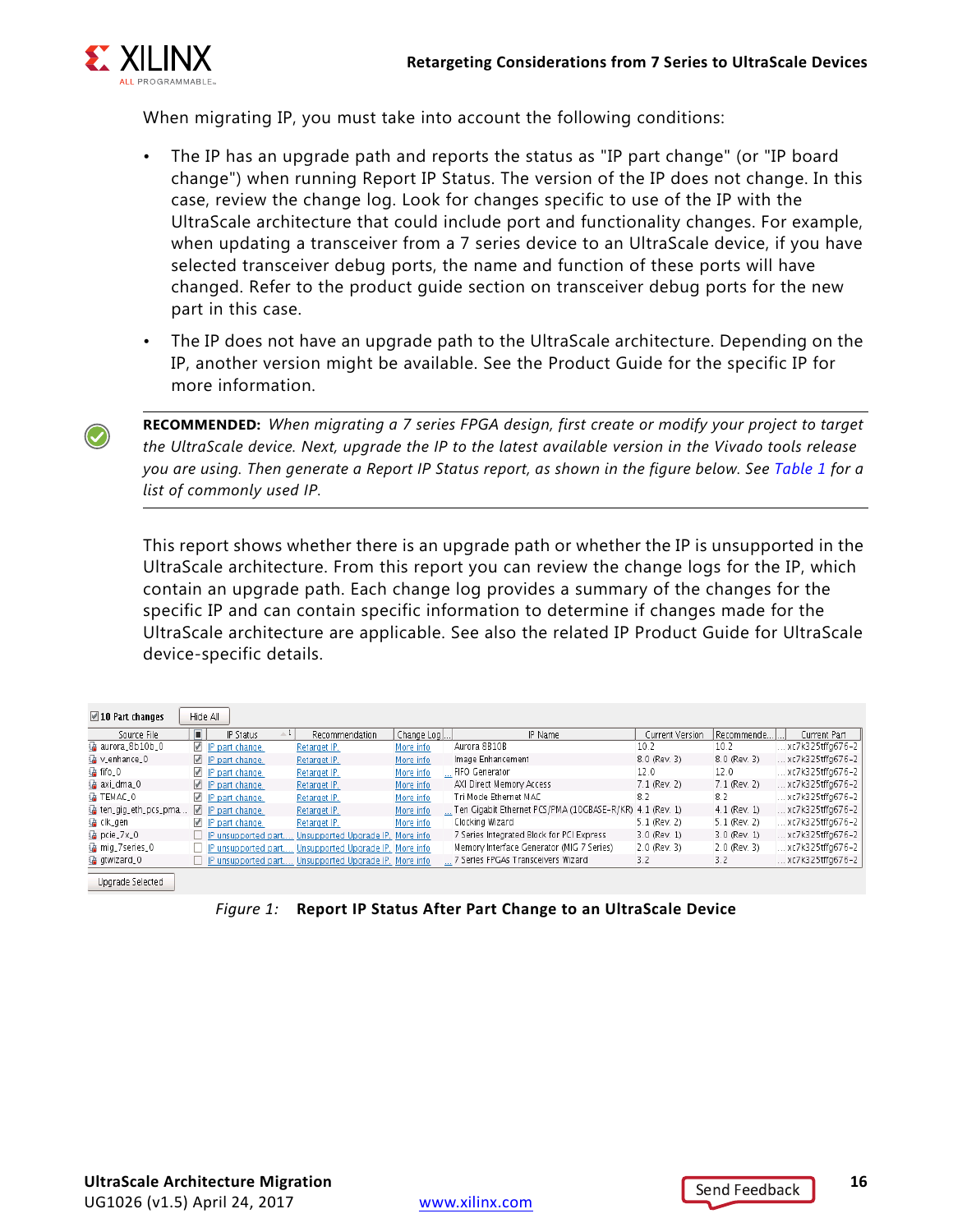The following table provides a list of the commonly used IP with migration information for each.

<span id="page-16-2"></span>

| Table 1: UltraScale Device Migration Information for Commonly Used IP |  |  |
|-----------------------------------------------------------------------|--|--|
|                                                                       |  |  |

| IP                                      | <b>Notes</b>                                                 |
|-----------------------------------------|--------------------------------------------------------------|
| Ten Gig Ethernet PCS PMA                | Can be upgraded                                              |
|                                         | Port changes                                                 |
|                                         | Reset functional change                                      |
| 7 Series PCIe 2.1 core (except 7 Series | Cannot be upgraded                                           |
| Virtex <sup>®</sup> XT core)            | Create PCIe 3.1 for Ultrascale devices.                      |
| 7 Series Virtex XT PCIe 3.0 core        | Minor port differences                                       |
|                                         | As of this document release date, not yet<br>auto-upgradable |
| MIG                                     | Cannot be upgraded                                           |
|                                         | Must use MIG 5.0 for UltraScale devices                      |
| <b>Transceiver Wizard</b>               | Cannot be upgraded                                           |
|                                         | Must use an UltraScale FPGA Transceiver Wizard               |
| <b>FIFO</b>                             | Can be upgraded                                              |
|                                         | Port changes                                                 |
|                                         | Functional changes                                           |
| Aurora                                  | Can be upgraded                                              |
|                                         | Port changes                                                 |

### <span id="page-16-0"></span>**Software Considerations**

UltraScale devices are supported by the Vivado Design Suite tools. Consult the current release notes for system requirements (for example, operating system and memory requirements) as well as device support and other important information about the tool suite.

### <span id="page-16-1"></span>**Baselining the Design**

**RECOMMENDED:** *During the initial stages of design retargeting, "baseline" the design using the method specified in the UltraFast Design Methodology Guide for the Vivado Design Suite (UG949) [\[Ref 2\].](#page-33-5)* 

Start with simple design constraints and a simple design flow and slowly expand upon those to ensure that the proper constraints are set in the design and that the best design flow is established for this new target.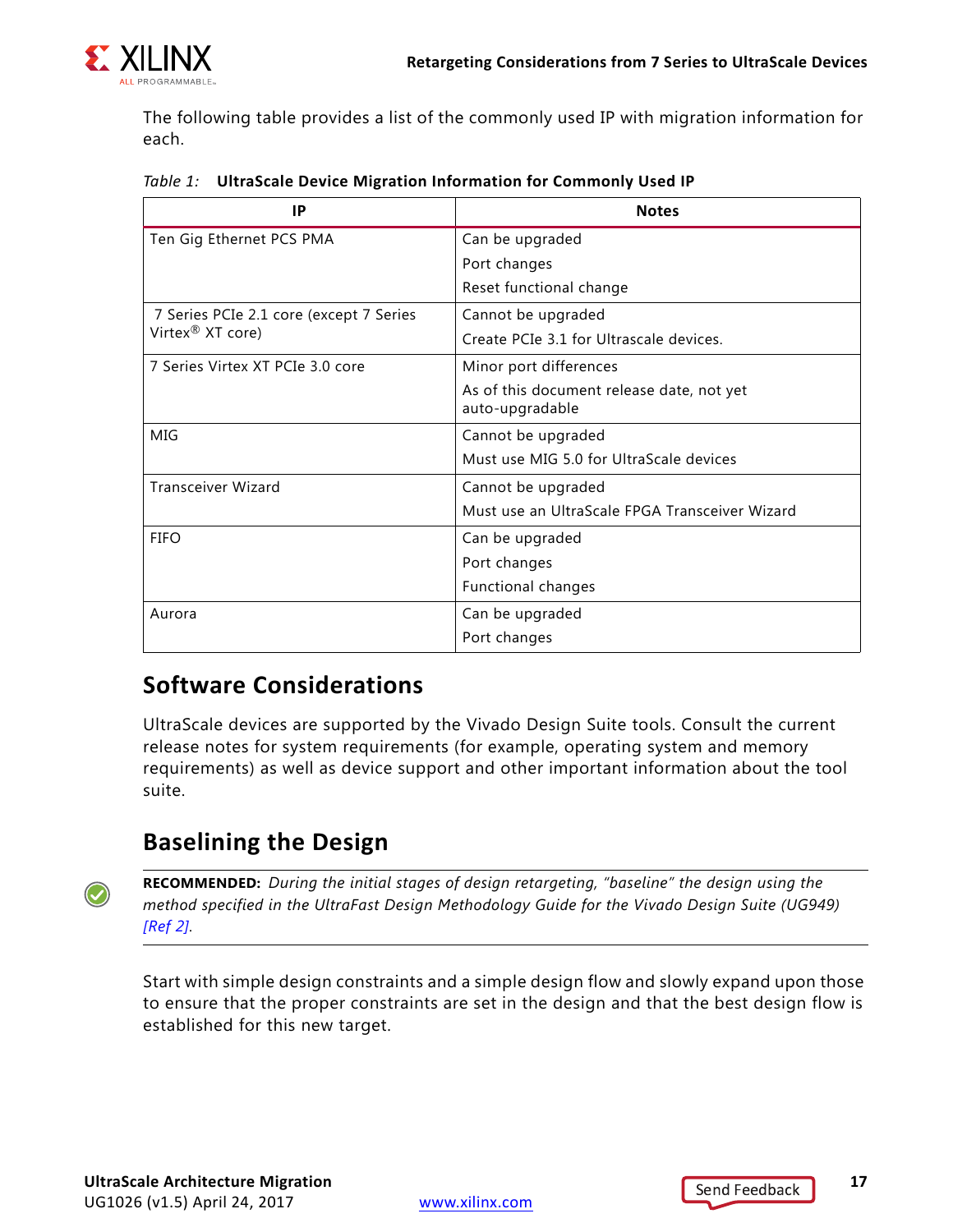

#### *Use of Synthesis Attributes and Physical Constraints*

Often, synthesis attributes (KEEP, MAX\_FANOUT, DONT\_TOUCH, etc.) or physical constraints (LOC, PBLOCK, RLOC, PROHIBIT, etc.) that improved the results in earlier architectures might not apply and/or might degrade the results targeting another device. For this reason, it is best to reevaluate and potentially remove all synthesis attributes from the HDL code and/or Vivado synthesis XDC file. Similarly, it is best to evaluate and potentially remove all physical constraints from the implementation XDC file. Ensure that the need for attributes such as KEEP or MARK DEBUG still exists and if not, remove them, as they might prohibit optimal results. After initial implementation and analysis, you can determine which, if any, of these attributes should be reintroduced. Before doing so, however, allow the tools to implement the design without such restrictions and see if the desired implementation occurs without intervention.

#### *Specification of Timing Constraints*

Vivado synthesis and implementation tools use the SDC (Synopsys Design Constraints) syntax for timing constraint specification. If the Vivado Design Suite was used for the 7 series FPGA design, in most cases, the same timing constraints can be carried forward to the UltraScale device implementation without modification. If the ISE® Design Suite was used previously, the timing constraints specified in UCF format must be translated into the XDC syntax. See the *ISE to Vivado Design Suite Migration Guide* (UG911) [\[Ref 6\]](#page-33-9) for details.

One change to note in migrating constraints to an UltraScale device design is that PRIMITIVE\_GROUP and/or PRIMITIVE\_SUBGROUP properties for constraint processing might have changed. If you are using these in your design, see the *UltraScale Architecture Libraries Guide* (UG974) [\[Ref 7\]](#page-33-4) for the correct PRIMITIVE\_GROUP/PRIMITIVE\_ SUBGROUP properties for the UNISIM components. This helps you ensure the constraints are bound to the proper cells.

During most retargeting scenarios, modified IP and other design areas can impact the overall timing specification where timing paths change in name, reference points, and/or type, thus potentially invalidating constraints properly specified in a earlier target. Particularly for timing paths that refer to internal nodes of the design, ensure that the referenced node still exists and that the timing specification or exception is still applicable. Use check\_timing to validate that the specified timing constraints are complete and accurate for the new target.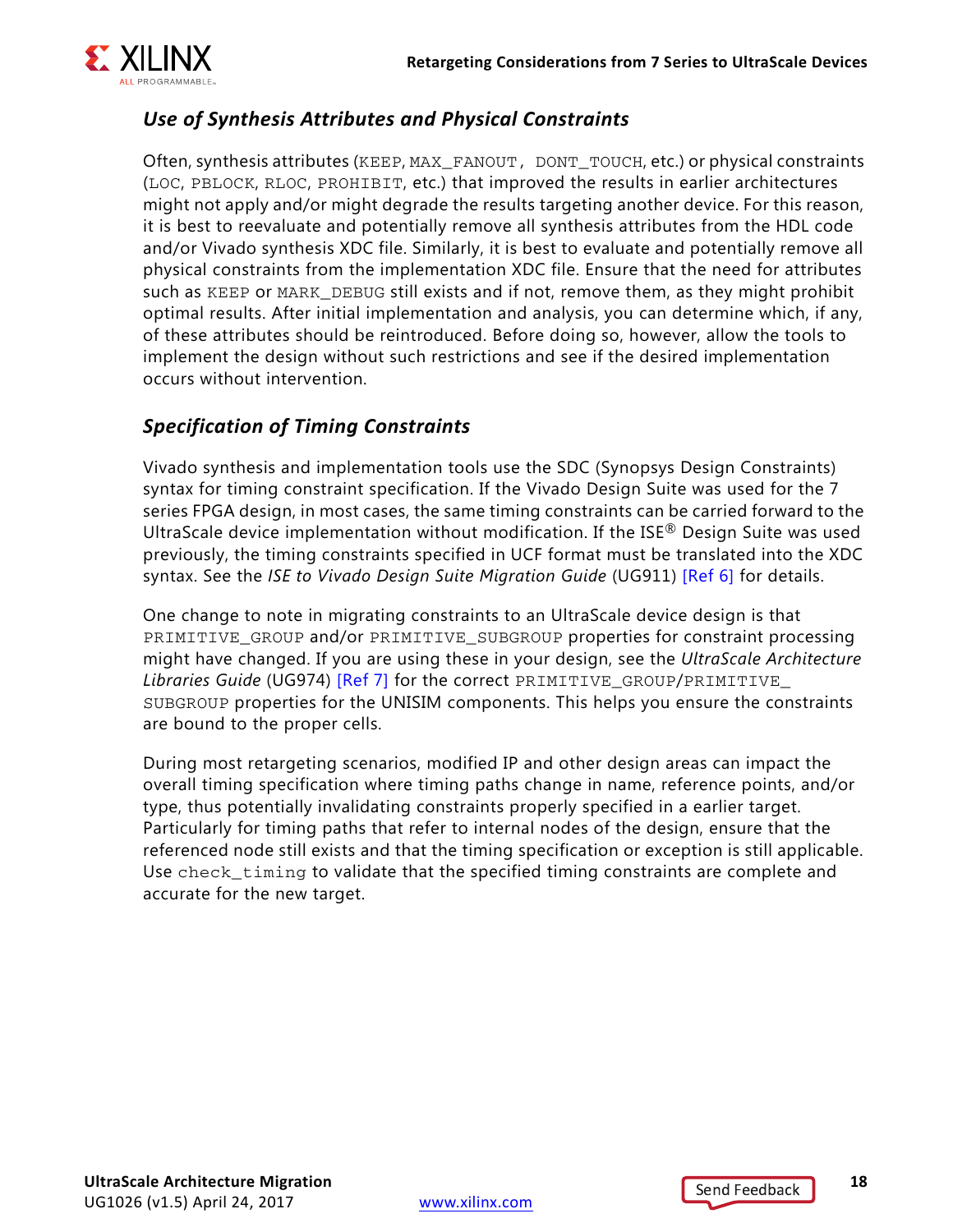

#### *Simplifying the Design Flow*

As a design progresses, the design flow is often augmented with the use of different options or directives, use of different implementation steps (such as power\_opt\_design or phys\_opt\_design, or perhaps even more advanced control (such as pre- or post-Tcl processing). Crafting such a flow often leads to improved results for a given design targeting a given architecture. However, changes in the design and/or target architecture might require different tactics. So, it is not always the best strategy to use the same options and flow used when targeting 7 series device as you would when targeting an UltraScale device.

**RECOMMENDED:** *After the design and constraints are re-verified, run a default flow through the Vivado tools. Analyze the design for possible design or constraint changes to better facilitate progress towards the desired goals. After that is exhausted, start re-exploring different tool options and directives as well as flows.*

### <span id="page-18-0"></span>**7 Series Device Primitive Retargeting Considerations**

The following primitives are identical between 7 series and UltraScale devices. There should be no changes in behavior, connectivity, or general use:

| AND2B1L             | FDCE             | LUT3     | RAM128X1D |
|---------------------|------------------|----------|-----------|
| <b>BUFG</b>         | FDPE             | LUT4     | RAM256X1S |
| <b>BUFGCE</b>       | FDRE             | LUT5     | RAM32M    |
| <b>BUFGCTRL</b>     | FDSE             | LUT6     | RAM32X1S  |
| <b>BUFGMUX</b>      | KEEPER           | MUXF7    | RAM64M    |
| BUFGMUX 1           | LDCE             | MUXF8    | RAM64X1D  |
| <b>BUFGMUX CTRL</b> | LDPE             | OR2L     | RAM64X1S  |
| CFGLUT5             | LUT1             | PULLDOWN | SRL16E    |
| EFUSE USR           | LUT <sub>2</sub> | PULLUP   | SRLC32E   |

Some device primitives instantiated for the 7 series architecture are either not automatically retargeted to the UltraScale architecture, or they are retargeted with some notable differences. See the *UltraScale Architecture Libraries Guide* (UG974) [\[Ref 7\]](#page-33-4), for more details on any UNISIM component and the respective user guide for specific details about any of these blocks when targeting UltraScale devices.

This following sections highlight a few of these older components.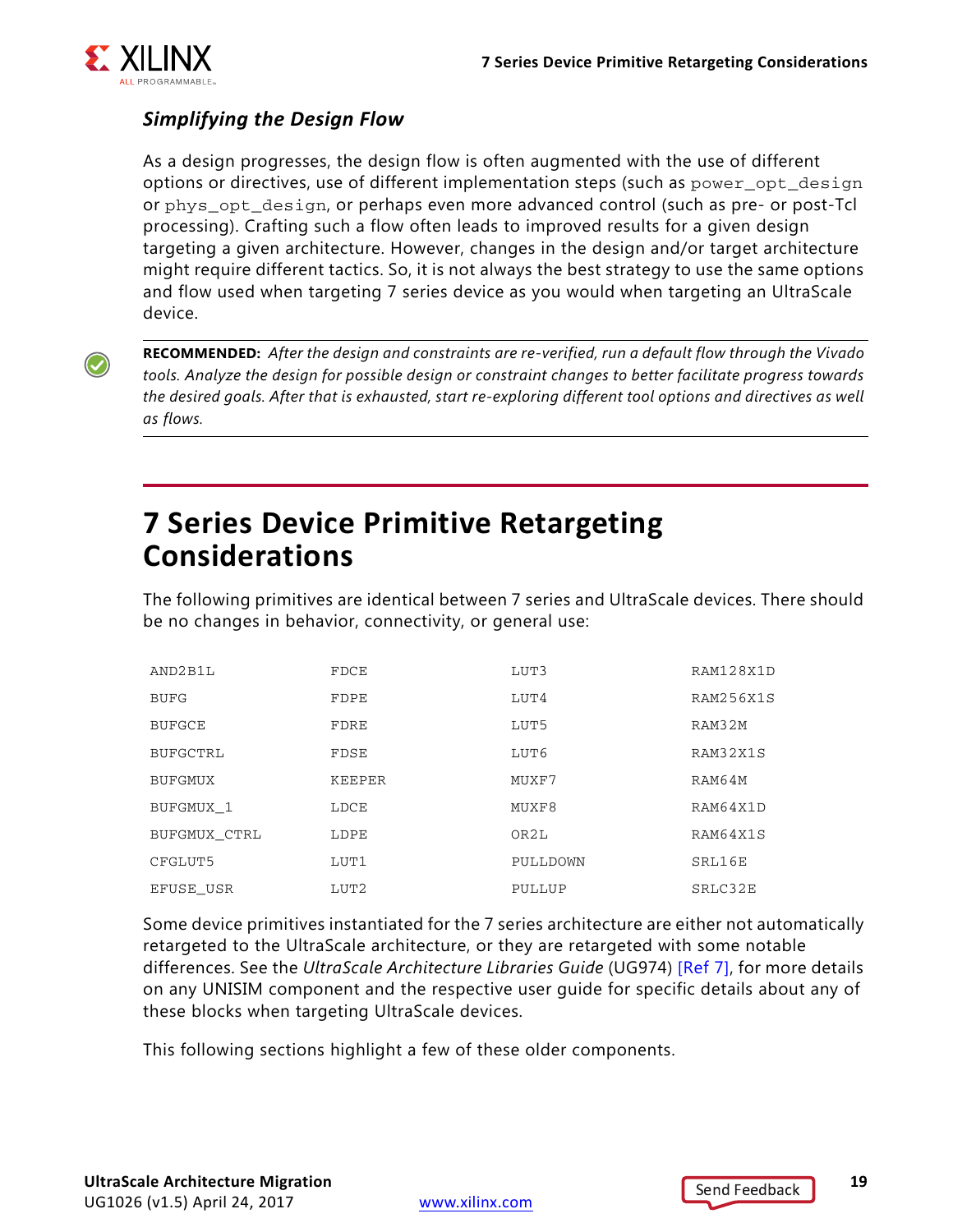

### <span id="page-19-0"></span>**Advanced 7 Series Component Retargeting**

#### **GTPE2\_CHANNEL, GTPE2\_COMMON, GTHE2\_CHANNEL, GTHE2\_COMMON, GTXE2\_CHANNEL, GTXE2\_COMMON, IBUFDS\_GTE2**

The gigabit transceiver primitives, their associated buffers, and common circuitry are not supported in UltraScale and UltraScale+ devices. They are not retargeted because of base functionality differences with the serial transceiver circuitry in UltraScale and UltraScale+ devices. These capabilities have been replaced by the E3 series of transceiver components for UltraScale devices and the E4 series of transceiver components for UltraScale+ devices.



**IMPORTANT:** *If your design contains these older components, replace them with a Vivado IP Catalog-generated equivalent interface, targeting the appropriate UltraScale device.*

#### *XADC*

Some specifications for the UltraScale device SYSMONE1 and UltraScale+ device SYSMONE4 differ from the 7 series device XADC component. When using an instantiated XADC in the design, see the *UltraScale Architecture System Monitor User Guide* (UG580) [\[Ref 8\]](#page-33-10) to learn if any of these changes might impact the use of this component for the given application.



**RECOMMENDED:** *If you determine that the SYSMONE1 or SYSMONE4 should be used, run the System Management wizard in the Vivado Design Suite IP catalog to integrate this function into your design.*

### <span id="page-19-1"></span>**7 Series Config/BSCAN Component Retargeting**

*Note:* For additional details on the Configuration components, see the *UltraScale Architecture Configuration User Guide* (UG570) [\[Ref 9\].](#page-33-11)

### *CAPTUREE2*

In comparison with earlier devices, the capture feature in the UltraScale device has changed. As a result, there is no retargeting of the CAPTUREE2 primitive, and this causes an error in UltraScale device designs. Use the Vivado<sup>®</sup> logic analyzer for a more complete solution. See the "Readback Verification and CRC" section of the *UltraScale Architecture Configuration User Guide* (UG570) [\[Ref 9\]](#page-33-11) for additional information.

### *DNA\_PORT*

The DNA value is extended from 57 bits to 96 bits, and the primitive now reflects this new behavior.



**RECOMMENDED:** *Update any design containing a DNA\_PORT to instantiate and use the DNA\_PORTE2 primitive, which allows proper functional simulation with this function.*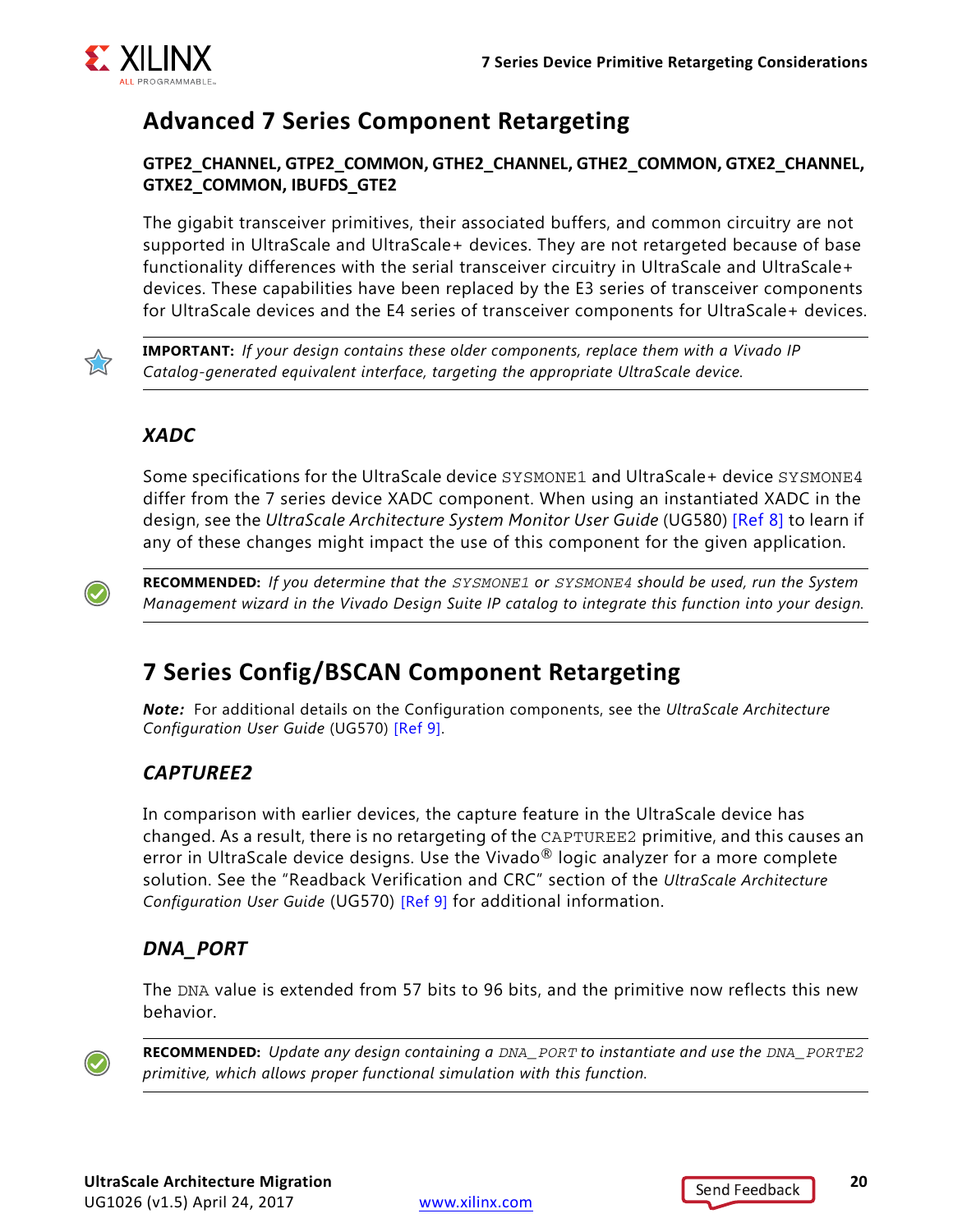

#### *FRAME\_ECCE2*

7 series devices and UltraScale devices differ with respect to Configuration Frame Error Correction Circuitry or FRAME\_ECC pinout and functionality. For this reason, the FRAME\_ECCE2 component causes an error in UltraScale device designs. For designs still requiring this functionality, replace the FRAME\_ECCE2 with the FRAME\_ECCE3 component.



**RECOMMENDED:** *For details on the changes and use of this new component, see the UltraScale Architecture Configuration User Guide (UG570) [\[Ref 9\].](#page-33-11)*

#### *ICAPE2*

The Internal Configuration Access Port (ICAP) component differs in terms of pinout, functionality, and latency. For this reason, the ICAPE2 component does not automatically retarget, and an error results. For designs requiring ICAP functionality, use the ICAPE3 component.



**RECOMMENDED:** *See the UltraScale Architecture Configuration User Guide (UG570) [\[Ref 9\]](#page-33-11) for additional details on this component.*

#### *STARTUPE2*

Some additional pins and functionality are added to the STARTUP block, so there is now a STARTUPE3 block. In most cases, this block retargets cleanly. However, it is best to modify code, when convenient, to instantiate and use the new STARTUPE3 block.



**RECOMMENDED:** *See the UltraScale Architecture Configuration User Guide (UG570) [\[Ref 9\]](#page-33-11) for additional details on this component.*

### <span id="page-20-0"></span>**7 Series I/O Component Retargeting**

#### **IDELAYE2**

The IDELAYE2 primitive is replaced with the IDELAYE3 primitive in the UltraScale architecture. The input delay line now consists of 512 taps instead of the previous 32, resulting, potentially, in less maximum delay. Refer to the appropriate UltraScale data sheet [\[Ref 11\]](#page-33-12) for specifics. You can cascade IDELAYE3 with its associated ODELAYE3 output delay primitive for a longer delay, if required. In FIXED mode, the delay is now given in terms of ps rather than tap value. The delay line uses this value and the associated reference clock (via the IDELAYCTRL) to calculate how many taps are needed to generate the required delay at current PVT (process/voltage/temperature), with no user intervention required. In VAR\_LOAD mode, programming the IDELAYE3 now requires a 9-bit value.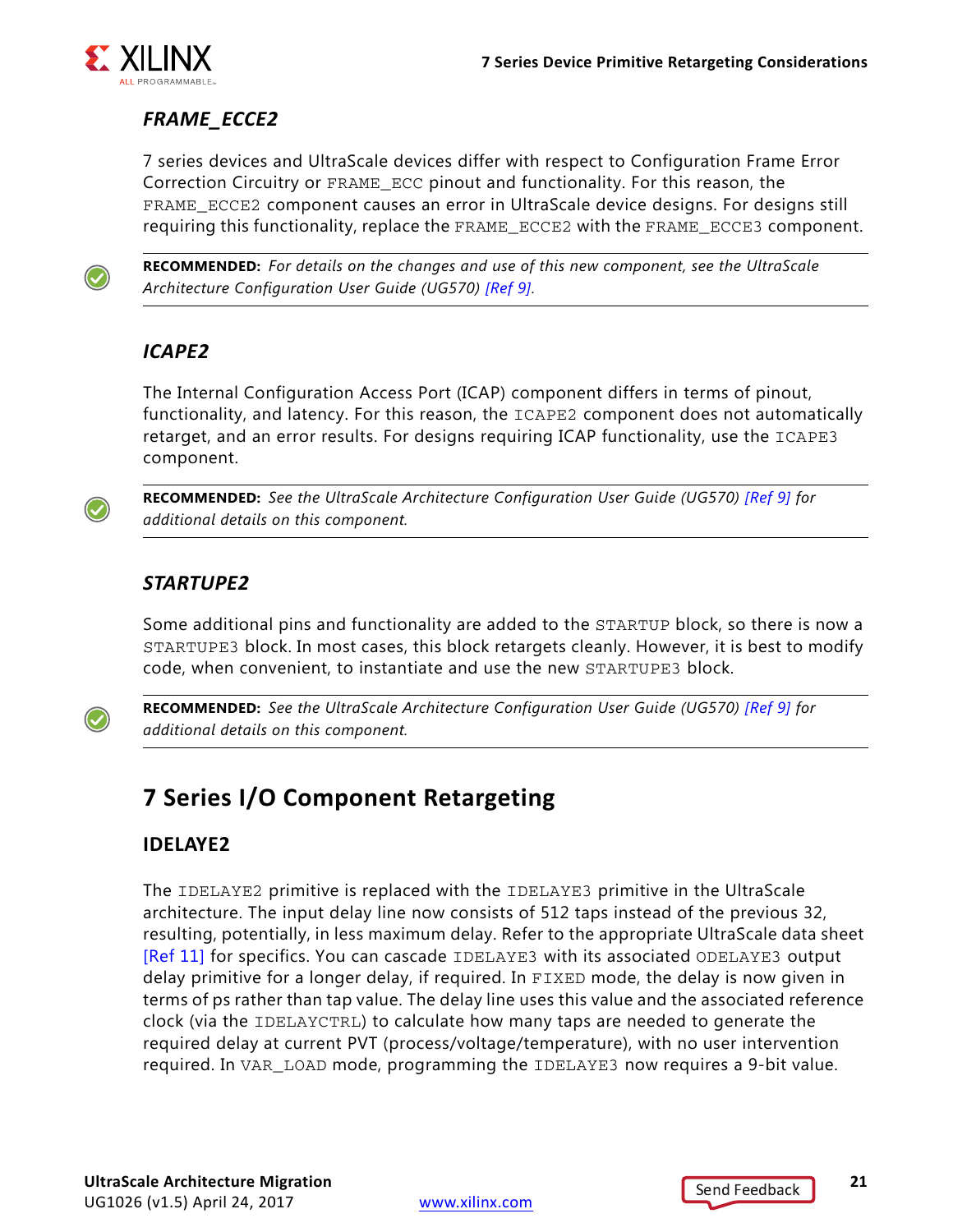

The IDELAY can no longer connect directly to a clocking resource such as a BUFG or MMCM/PLL. If the 7 series FPGA design has such connectivity, you must modify it, using an MMCM/PLL for phase alignment and/or by shifting the data to get proper clock and data alignment.

Additionally, when the IDELAY is used in conjunction with an input register, IDDR or ISERDES, the reference clock  $(C)$  must be shared with the clock pin  $(C)$  of the register or IDDR or the CLK\_DIV pin of the ISERDES component. The greater frequency range of the IDELAY reference clock in the UltraScale architecture should allow enough flexibility to accommodate a common clock between these components.

#### *IN\_FIFO*

The IN FIFO is replaced by an 8-deep FIFO that is optionally available inside the ISERDESE3 component. To gain access to this function, instantiate the ISERDESE3 and configure it to use this built-in capability.

#### *ISERDESE2*

The ISERDESE2 is replaced by the ISERDESE3 primitive. SerDes ratios of 4 and 8 are available when using DDR clocking, and 2 or 4 are available when using SDR clocking. Intermediate ratios require an FPGA logic gearbox. There is no longer a bitslip function available, and if required, this can be simply implemented in the FPGA logic.

There is no longer a SDR register for the tri-state. To support SDR bi-directional signals or outputs with tri-state place a data flip-flop in the IOLOGIC (OFD by using an IOB constraint) and the 3-state flip-flop in fabric and assign it as close as possible to the IOB. If there is a single flip-flop driving multiple tri-states, the flip-flop should be replicated and each individual tri-state flip-flop assigned as close as possible to the IOB.

An 8-deep, bypass-able FIFO is added to the ISERDESE3, allowing parallel data to be read from the primitive using a clock that is a non-integer divide of the sampling clock. To ensure best use of the I/O data capture capabilities in UltraScale devices, instantiate and use the ISERDESE3 in the design.

#### *ODELAYE2*

The ODELAYE2 primitive is replaced with the ODELAYE3 primitive in the UltraScale architecture. The output delay line now consists of 512 taps instead of the previous 32, and has a maximum delay of 1.25 ns. No delay cascade is possible. In FIXED mode the delay is now given in terms of ps rather than tap value. The delay line uses this value and the associated reference clock (through the IDELAYCTRL) to calculate how many taps are needed to generate the required delay at current PVT, with no user intervention required. In VAR\_LOAD mode, programming the IDELAYE3 now requires a 9-bit value. The attribute value DELAY\_SRC="CLKIN" is not supported.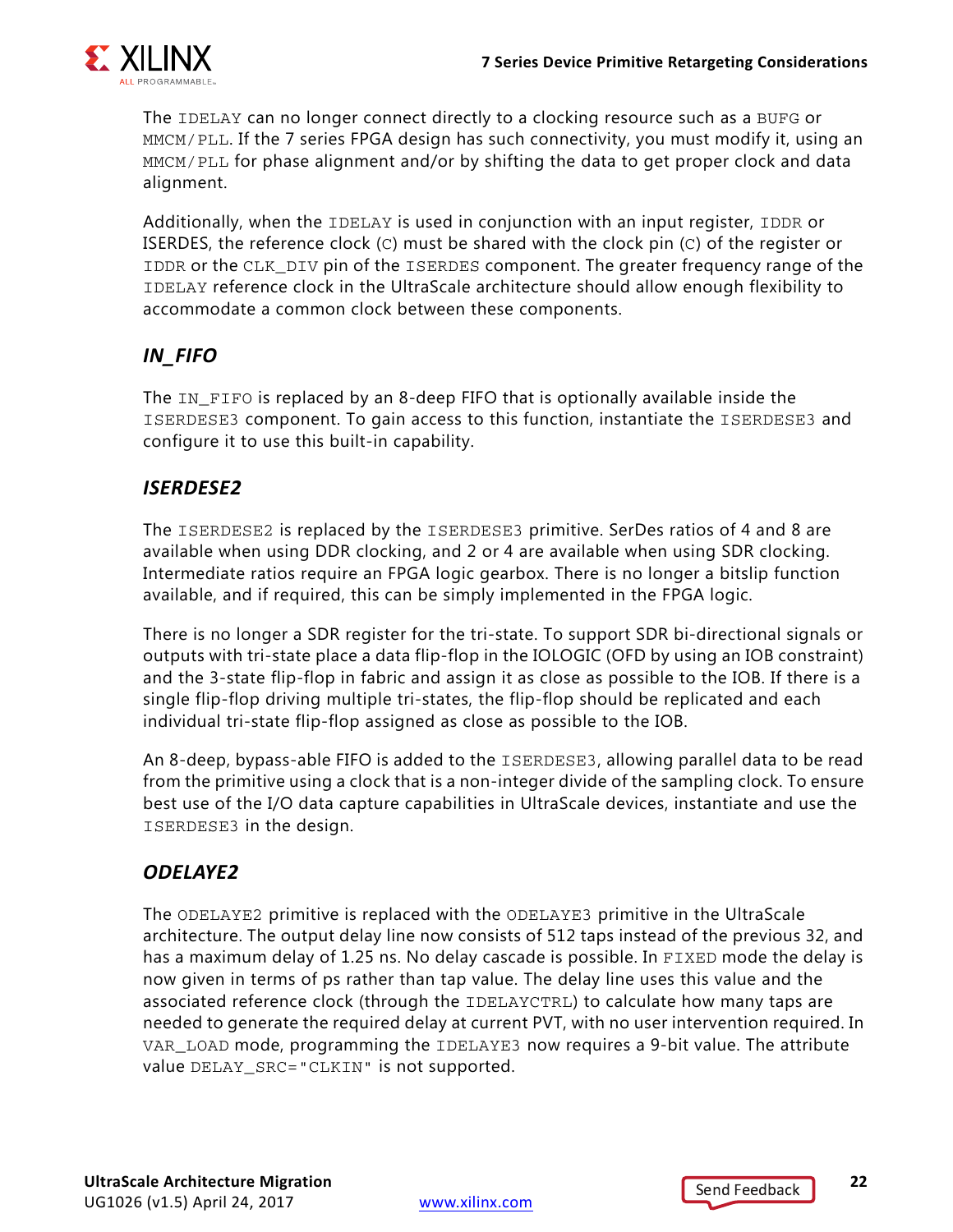

Additionally, when the ODELAY is used in conjunction with an output register, ODDR or OSERDES, the reference clock (C) must be shared with the clock pin (C) of the register or ODDR or the CLK\_DIV pin of the OSERDES component. The greater frequency range of the ODELAY reference clock in the UltraScale architecture should allow enough flexibility to accommodate a common clock between these components.

#### *OSERDESE2*

The OSERDESE2 is replaced by the OSERDESE3 primitive. SerDes ratios of 4 and 8 are available when using DDR clocking, and 2 or 4 are available when using SDR clocking. Intermediate ratios require an FPGA fabric gearbox. To ensure best use of the capabilities of I/O data capture in UltraScale devices, instantiate and use the OSERDESE3 in the design.

### *OUT\_FIFO*

There is no direct equivalent to the OUT\_FIFO in the UltraScale architecture. If a similar feature is needed, consider generating a LUT-based FIFO using the IP catalog to replace the function of the OUT FIFO.

#### *IDDR*

The IDDR is replaced by the IDDRE1 in the UltraScale architecture. The functionality remains the same, but the clock enable (CE) and set (S) pins are removed, as their functionality is no longer available. There is a reset available, but it can only operate as an asynchronous reset. If SRTYPE is set to "SYNC" it cannot be retargeted. All three existing capture modes (SAME\_EDGE, OPPOSITE\_EDGE, and SAME\_EDGE\_PIPELINED) are supported.

To ensure best use of the capabilities of I/O data capture in UltraScale devices, instantiate and use the IDDRE1 in the design.

#### *ODDR*

The ODDR is replaced by the ODDRE1 in the UltraScale architecture. The functionality remains the same, but the clock enable (CE), reset (R) and set (S) pins are removed, as their functionality is no longer available. The R and S pins are replaced with an SR pin that can either set or reset the component asynchronously, depending on programming. The INIT function must match that of the set or reset function meaning if you specify a reset, the INIT must be set to a zero or if you specify a set, it must be set to a one. Only the existing SAME\_EDGE mode of operation is supported with the new primitive. Another difference is that when the set/reset function is released, the component cannot capture/transmit data until three clock cycles later.

To ensure best use of the capabilities of I/O data capture in UltraScale devices, instantiate and use the ODDRE1 in the design in order.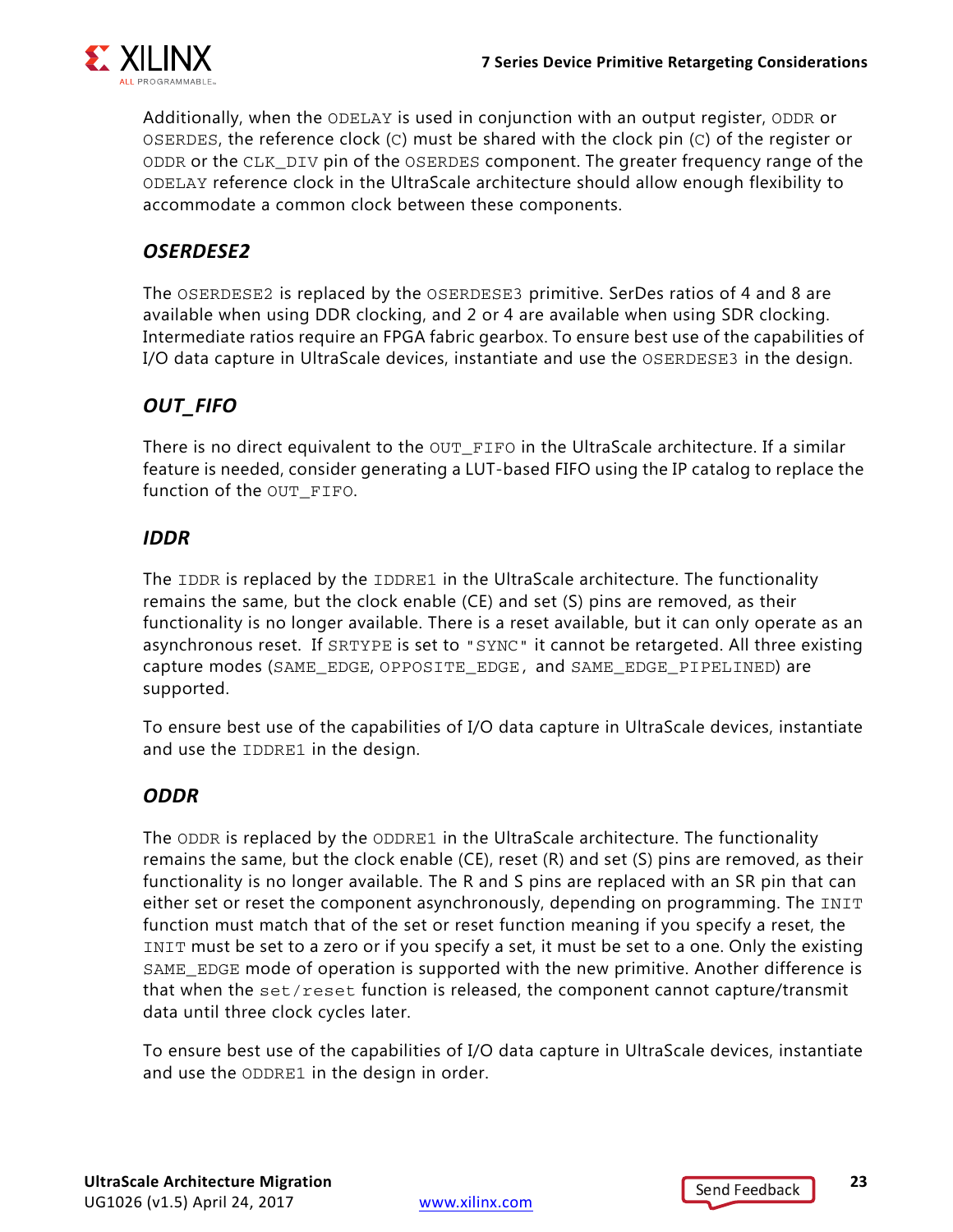

### <span id="page-23-0"></span>**7 Series RAM/ROM Retargeting**

### *FIFO18E1/FIFO36E1*

The hard-FIFO blocks are updated in the UltraScale architecture with new features and capabilities, as well as more compatibility to soft versions of the FIFO core. Consequently, there are pinout, functionality, and latency changes that do not allow automatic retargeting of this component.

**RECOMMENDED:** *For designs that contain FIFOE1 blocks, review the UltraScale Architecture Memory Resources User Guide (UG573) [\[Ref 4\]](#page-33-7) for details about the changes to this block, and use a new FIFOE2 block in its place. Alternatively, you can use the FIFO Generator in the Vivado IP Catalog to make it easier to instantiate this block into the design.*

#### *RAMB18E1/RAMB36E1*

The block RAM components for the UltraScale architecture are enhanced for greater functionality. However, these components are a superset of the features and functionality of the 7 series FPGA RAMBE1 blocks. Typically, designs containing these RAMBE1 blocks cleanly retarget to the UltraScale architecture with the same functionality and latency seen prior. However, it is best to review the use of any such components, as some of the enhancements made to the UltraScale device RAMBE2 blocks might yield a better solution in terms of area, performance, power, and other metrics.

*Note:* In UltraScale devices only, if you are in the wide Simple Dual Port (SDP) mode (x72 for RAMB36 or x36 for RAMB18) and are using the output registers, you cannot have one port use the optional clock inversion while the other is not inverted. When targeting an UltraScale+ device, for larger memory arrays requiring four or more Block RAMs, you should consider migrating to one or more UltraRAMs if they are available in your target device.

### <span id="page-23-1"></span>**7 Series Clock Component Retargeting**

#### *BUFG*

Any BUFGs in the design are converted to BUFGCEs, with the clock enable (CE) pin constantly enabled. The functionality is the same, and in general, is the optimal resource in UltraScale devices.

#### *BUFH/BUFHCE*

The HROW buffers or BUFHs from 7 series FPGAs are deprecated because of the redesigned clocking network in UltraScale devices. Designs containing BUFHs are retargeted to BUFGs, which might exist in the final implementation or be combined with other BUFGs to form a proper clock network. Similarly, BUFHCEs are retargeted to BUFGCEs. In most cases, this retargeting provides a sufficient clocking structure.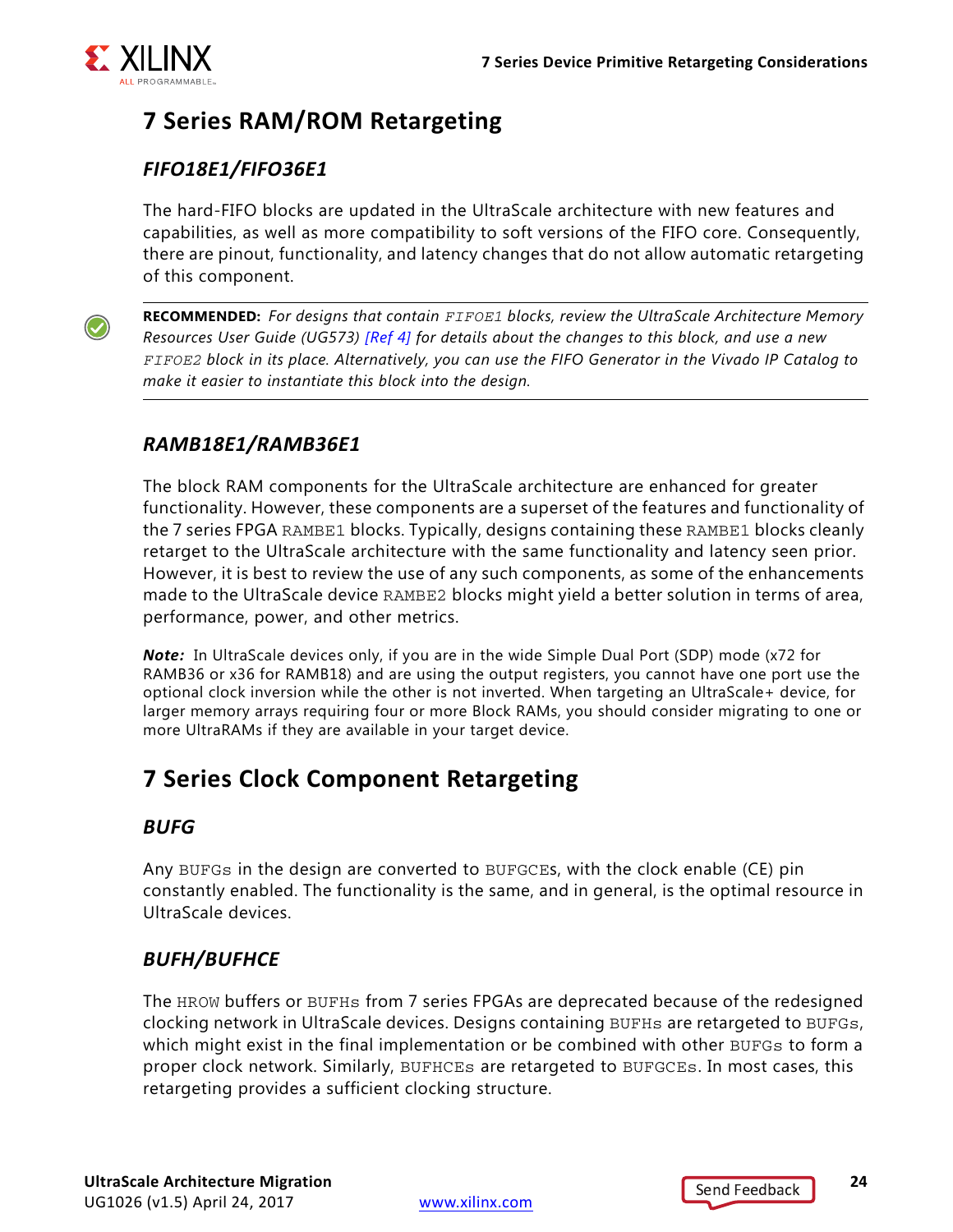

However, it is a good idea to review the clocking topology with the UltraScale device clocking architecture in mind to see if further improvements or consolidation can occur. For more details about clocking resources, see the *UltraScale Architecture Clocking Resources User Guide* (UG572) [\[Ref 5\]](#page-33-8).

#### *BUFIO*

The I/O Clock Buffer or BUFIO from 7 series FPGAs is deprecated because of the redesigned clocking network in UltraScale devices. Designs containing BUFIOs are retargeted to BUFGs, which might exist in the final implementation or be combined with other BUFGs to form a proper clock network. In most cases, this retargeting provides a sufficient clocking structure for low- to high-speed I/O clocking. However, it is a good idea to review the clocking topology with the UltraScale device clocking architecture in mind. For very high speed I/O interface implementations, the bit slice components have dedicated, low jitter clocking that can also be used in place of the BUFIO, but that must be used in conjunction with the bit slice components. For more details about clocking resources, see the *UltraScale Architecture Clocking Resources User Guide* (UG572) [\[Ref 5\].](#page-33-8)

#### *BUFR/BUFMR/BUFMRCE*

The regional clock buffers (BUFR, BUFMR, BUFMRCE) from 7 series FPGAs are deprecated because of the redesigned clocking network in UltraScale devices. Designs containing any of these buffers are retargeted to BUFGCE\_DIVs, which allow for the proper division functionality to be carried forward. In many cases, this retarget provides a sufficient clocking structure. However, it is a good idea to review the clocking topology with the UltraScale device clocking architecture in mind to see if further improvements or consolidation can occur. For more details about clocking resources, see the *UltraScale Architecture Clocking Resources User Guide* (UG572) [\[Ref 5\].](#page-33-8)

#### *MMCME2\_ADV/MMCME2\_BASE*

The MMCM is improved to add additional functionality in UltraScale devices, so there is now an MMCME3 component. However, MMCME3is a pure superset of the MMCME2. Thus, any MMCME2 is expected to retarget automatically in an UltraScale device. If, however, the MMCM was created using the Clocking wizard or other IP, generate it to target the UltraScale device to ensure the most up-to-date representation of this resource. If the MMCME2 is directly instantiated in the design, updating to the MMCME3 is still recommended but can be done at your discretion.

### *PLLE2\_ADV/PLLE2\_BASE*

The PLL in UltraScale devices is changed so that its functionality no longer maps directly to the PLLE2 found in 7 series FPGAs. For this reason, the software still retargets PLL implementations to an UltraScale device automatically, but it retargets to the MMCME3 (not the PLLE3) because the MMCME3 is a superset of the PLLE2 functionality. In most cases, this is adequate.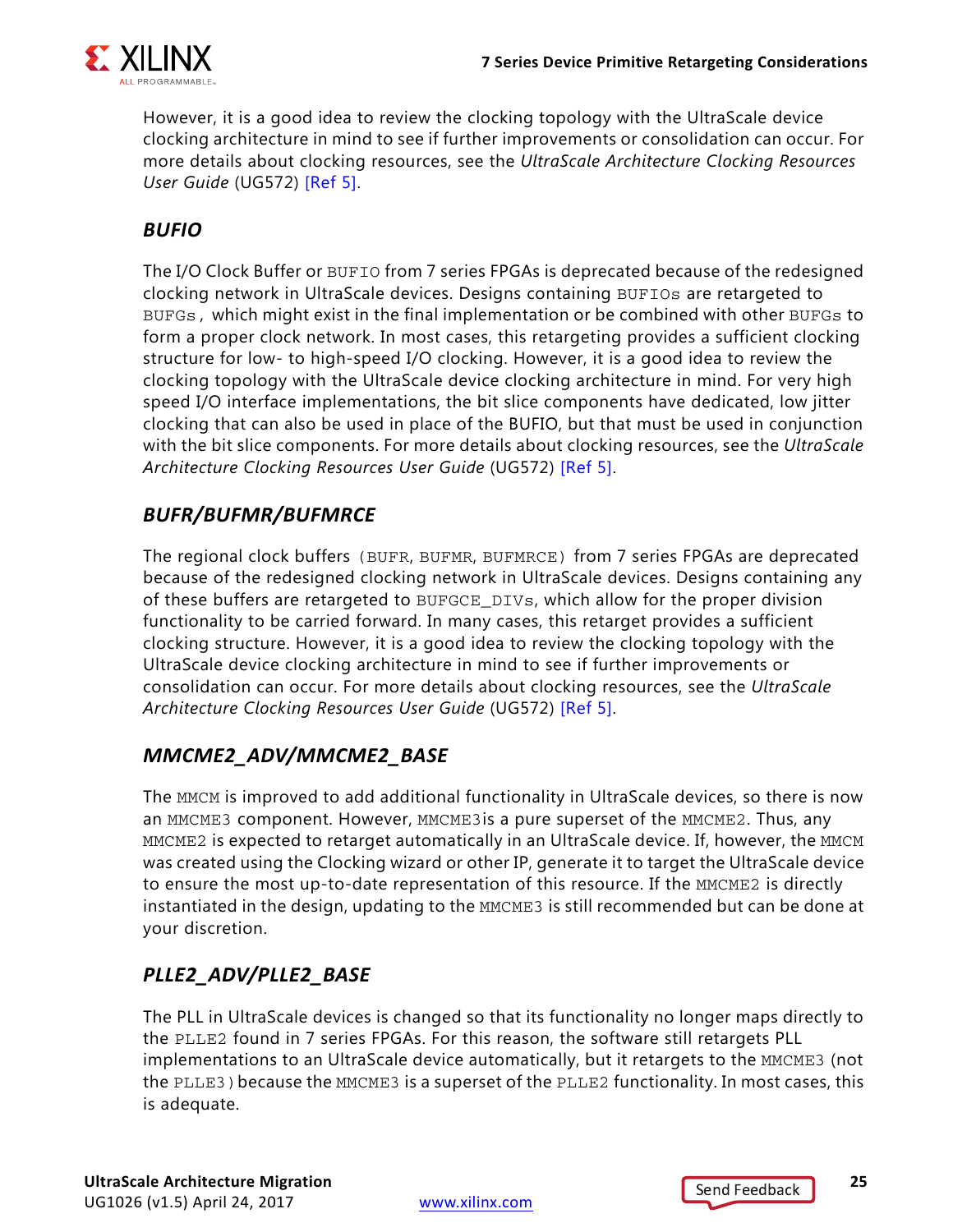

However, if you want to use PLLE3 with an UltraScale device, you must instantiate it directly into the design. Alternatively, you can use the Clocking wizard to provide the appropriate IP, including the PLLE3.

### <span id="page-25-0"></span>**Retargeting 7 Series Registers and Latches**

#### *FDCE, FDPE, FDRE, FDSE*

In comparison with 7 series FPGAs, UltraScale devices include a significant enhancement to the registers:

- 7 series device registers only supported an active-High reset.
- UltraScale devices include an optional inversion on the set/reset pin. This allows native implementation of an active-High or active-Low reset on the primitive. This inversion is represented and controlled by an attribute on the FD components:

FDCE: IS\_CLR\_INVERTED FDPE: IS\_PRE\_INVERTED FDRE: IS\_R\_INVERTED FDSE: IS\_S\_INVERTED

There is no requirement to set this attribute if an inverter is described prior to the set or reset. The software automatically sets the attribute to yield the correct and optimal results.

**RECOMMENDED:** *For registered 3-stated output paths, UltraScale devices no longer contain a dedicated register on the 3-state path. Use a CLB register for the 3-state. Refer to Xilinx Answer #62490 (UltraScale I/O - Recommended design methodology for SDR 3-state flip-flops) [\[Ref 10\]](#page-33-13) for more details.*

### <span id="page-25-1"></span>**Slice/CLB Primitives**

#### **CARRY4**

Because the size of the UltraScale device CLB doubled in comparison with the 7 series device slice, the carry logic also doubled to form a new component, the CARRY8. Designs that use CARRY4 components are automatically mapped efficiently into the new CARRY8 component.

**RECOMMENDED:** *Eventually, change any CARRY4s instantiated in the design to the native CARRY8 components. There is no immediate need to do this in most cases, however, the primary exception would be encountered in a design in which several single CARRY4s exist and where dense packing is required. In this case, modify the code to use CARRY8s instead of CARRY4s, where the packing of the two prior CARRY4s are defined in the code. This allows for denser designs that use several small carry chains.*

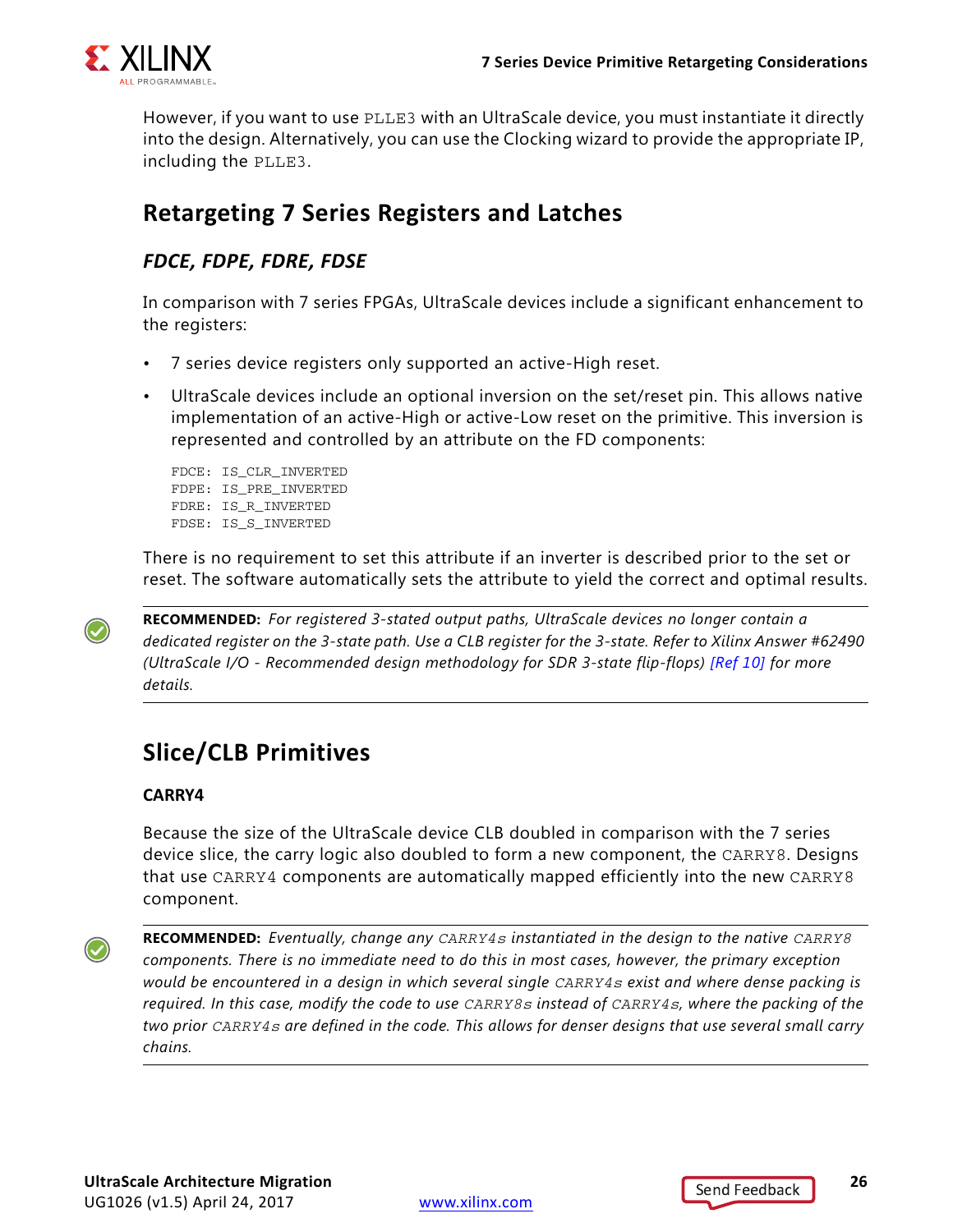

### <span id="page-26-0"></span>**SelectIO Considerations**

The architecture for SelectIO™ interface for UltraScale devices is redesigned and improved. This section provides high-level guidance on retargeting existing designs from 7 series devices to UltraScale devices for the SelectIO interface. For more in-depth information about SelectIO architecture changes, see the *UltraScale Architecture SelectIO Resources User Guide* (UG571) [\[Ref 1\].](#page-33-2)

### <span id="page-26-1"></span>**DCI Considerations**

#### *DCI Support*

For both 7 series and UltraScale devices, DCI (digitally controlled impedance) is supported only in HP I/Os.

For UltraScale devices, only one resistor of 240  $\Omega$  to GND is required on the VRP pin to support this feature, regardless of the type and value of DCI termination desired.

#### *Termination Circuit Resistor Requirements*

In 7 series FPGAs, DCI calibrates each leg of the split-termination circuit to be directly equal to the external resistor values. For example, a 7 series device with a target parallel termination of 50 Ω to VCCO/2 requires 100  $\Omega$  external resistors on the VRN and VRP pins.

In UltraScale devices, only one 240  $\Omega$  resistor is required at the VRP pin. The exact values of the split-termination or single-termination resistors are determined by the user-controllable ODT attribute.

#### **Possible ODT values for split-termination DCI standards (HSTL and SSTL)**

RTT\_48 RTT\_60 RTT\_NONE



**IMPORTANT:** *The ODT value represents the desired Thevenin resistance to VCCO/2 for split-termination DCI standards.*

#### **Possible ODT values for single-termination POD standards**

RTT\_40 RTT\_48 RTT\_60 RTT\_60 RTT\_10ONE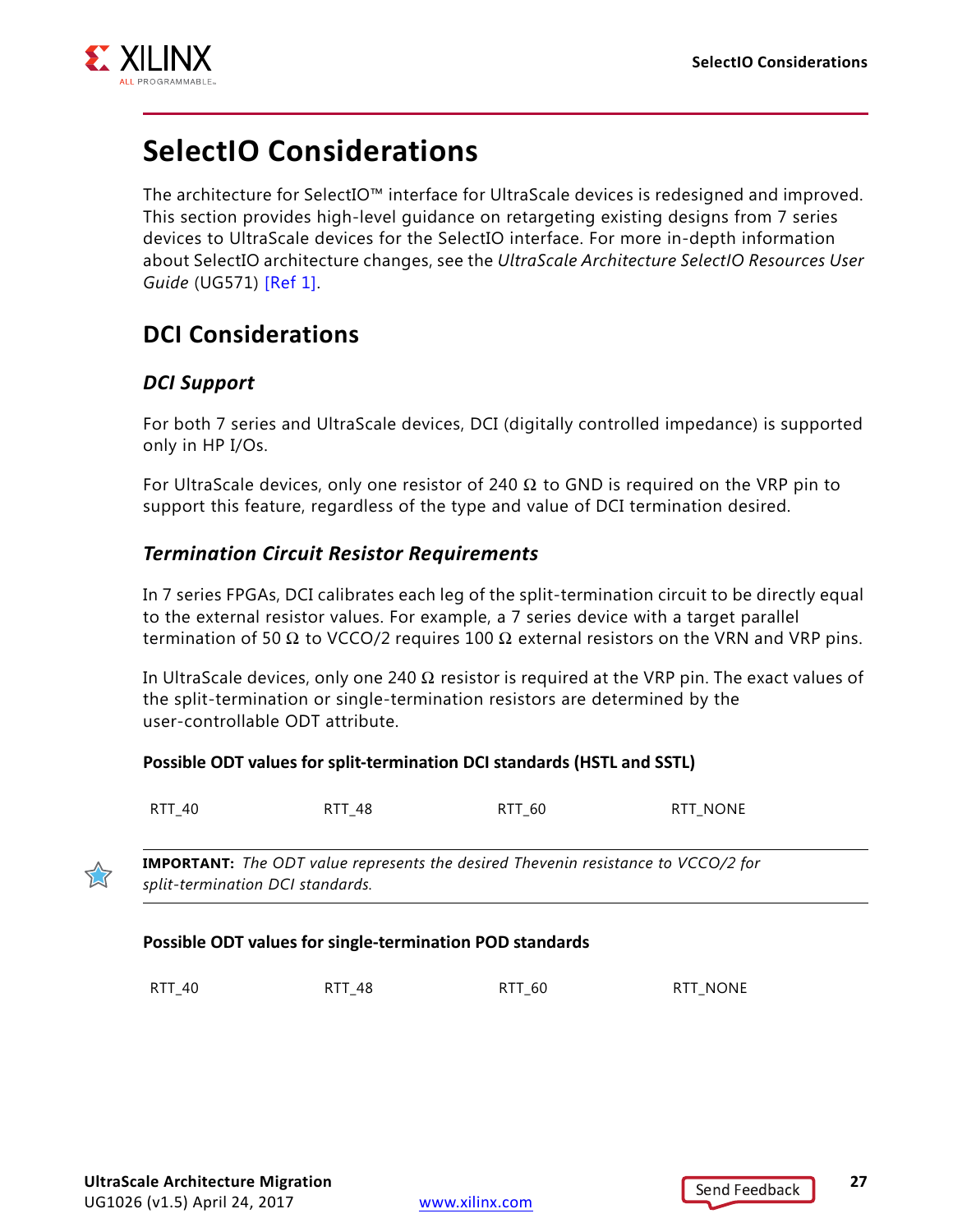

57

#### **Possible ODT values for single-termination HSUL standards**

RTT\_120 RTT\_240 RTT\_120 RTT\_120

**IMPORTANT:** *The ODT value represents the desired resistance to VCCO for single-termination DCI standards.*

#### **Source Driver Termination**

Source Driver termination must be specified through the OUTPUT\_IMPEDANCE attribute for the I/O standards that support the controlled impedance driver.

Controlled impedance driver support is extended to all the following I/O standards:

| HSTL I DCI        | DIFF_HSTL_I_DCI_18 | HSLVDCI 18       |
|-------------------|--------------------|------------------|
| DIFF HSTL I DCI   | LVDCI_15           | POD10 DCI        |
| LVDCI_18          | POD12 DCI          | DIFF POD10 DCI   |
| HSUL 12 DCI       | DIFF POD12 DCI     | SSTL135 DCI      |
| DIFF HSUL 12 DCI  | SSTL15 DCI         | DIFF SSTL135 DCI |
| SSTL18 I DCI      | DIFF SSTL15 DCI    | HSLVDCI_15       |
| DIFF SSTL18 I DCI | HSTL I DCI 12      | SSTL12 DCI       |
| HSTL I DCI 18     | DIFF HSTL I DCI 12 | DIFF SSTL12 DCI  |

See the *UltraScale Architecture SelectIO Resources User Guide* (UG571) [\[Ref 1\]](#page-33-2) for details about the OUTPUT IMPEDANCE attribute.

### <span id="page-27-0"></span>**T\_DCI Standards**

The 7 series architecture supported  $T$  DCI standards for bidirectional I/O configurations with 3-state support for internal input split-termination. Those  $T$  pcision standards are not supported in UltraScale devices.

Many of the UltraScale architecture DCI standards are, however, capable of supporting similar bidirectional configurations. The table below lists the  $T$ <sub>DCI</sub> standards that are transparently ported or migrated to an equivalent UltraScale architecture standard when designing with the Vivado Design Suite.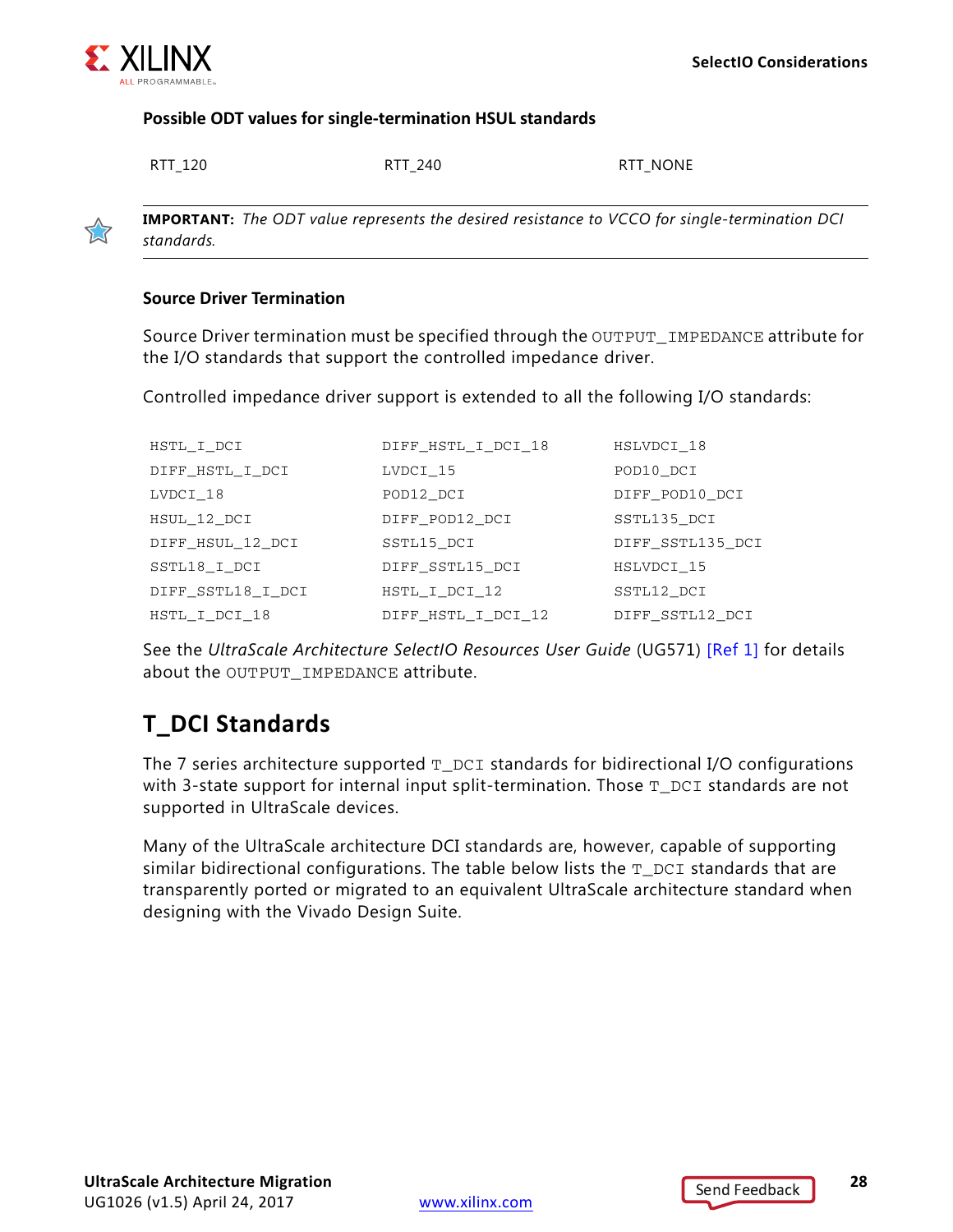

| 7 Series Architecture I/O Standard | UltraScale Architecture Equivalent I/O Standard |
|------------------------------------|-------------------------------------------------|
| DIFF HSTL II T DCI                 | No Migration                                    |
| DIFF HSTL II T DCI 18              | No Migration                                    |
| DIFF SSTL18 II T DCI               | No Migration                                    |
| DIFF SSTL15 T DCI                  | DIFF SSTL15 DCI                                 |
| DIFF SSTL135 T DCI                 | DIFF SSTL135 DCI                                |
| DIFF SSTL12 T DCI                  | DIFF SSTL12 DCI                                 |
| HSTL II T DCI                      | No Migration                                    |
| HSTL II T DCI 18                   | No Migration                                    |
| SSTL18 II T DCI                    | No Migration                                    |
| SSTL15_T_DCI                       | SSTL15 DCI                                      |
| SSTL135_T_DCI                      | SSTL135 DCI                                     |
| SSTL12 T DCI                       | SSTL12 DCI                                      |

#### *Table 2:* **T\_DCI I/O Standards for Migration Between Architectures**

### <span id="page-28-0"></span>**Uncalibrated Input Termination**

IN TERM is not a supported attribute in UltraScale devices. ODT must be used instead to specify the input termination value for HR I/Os. HP I/Os also have support for uncalibrated input termination that is accessed with the ODT attribute in UltraScale devices.

### <span id="page-28-1"></span>**Uncalibrated Source Termination**

Similar to DCI I/O standards, the option to choose the value of driver termination in UltraScale devices is available in non-DCI SSTL, HSTL, HSUL and POD standards. This is supported in HP I/Os only. This feature is accessed through the OUTPUT\_IMPEDANCE attribute as well.

The following table shows a list of I/O standards that support uncalibrated source termination in HP I/O banks.

| HSTL I           | DIFF HSTL I    | SSTL18 I | DIFF SSTL18 I | POD <sub>12</sub> | DIFF POD12   |
|------------------|----------------|----------|---------------|-------------------|--------------|
| HSTL I 18        | DIFF HSTL I 18 | SSTL15   | DIFF SSTL15   | POD <sub>10</sub> | DIFF POD10   |
| <b>HSTL I 12</b> | DIFF HSTL I 12 | SSTL135  | DIFF SSTL135  | HSUL 12           | DIFF HSUL 12 |
|                  |                | SSTL12   | DIFF SSTL12   |                   |              |

|  | Table 3: I/O Standards that Support Uncalibrated Source Termination in HP I/O Banks |
|--|-------------------------------------------------------------------------------------|
|--|-------------------------------------------------------------------------------------|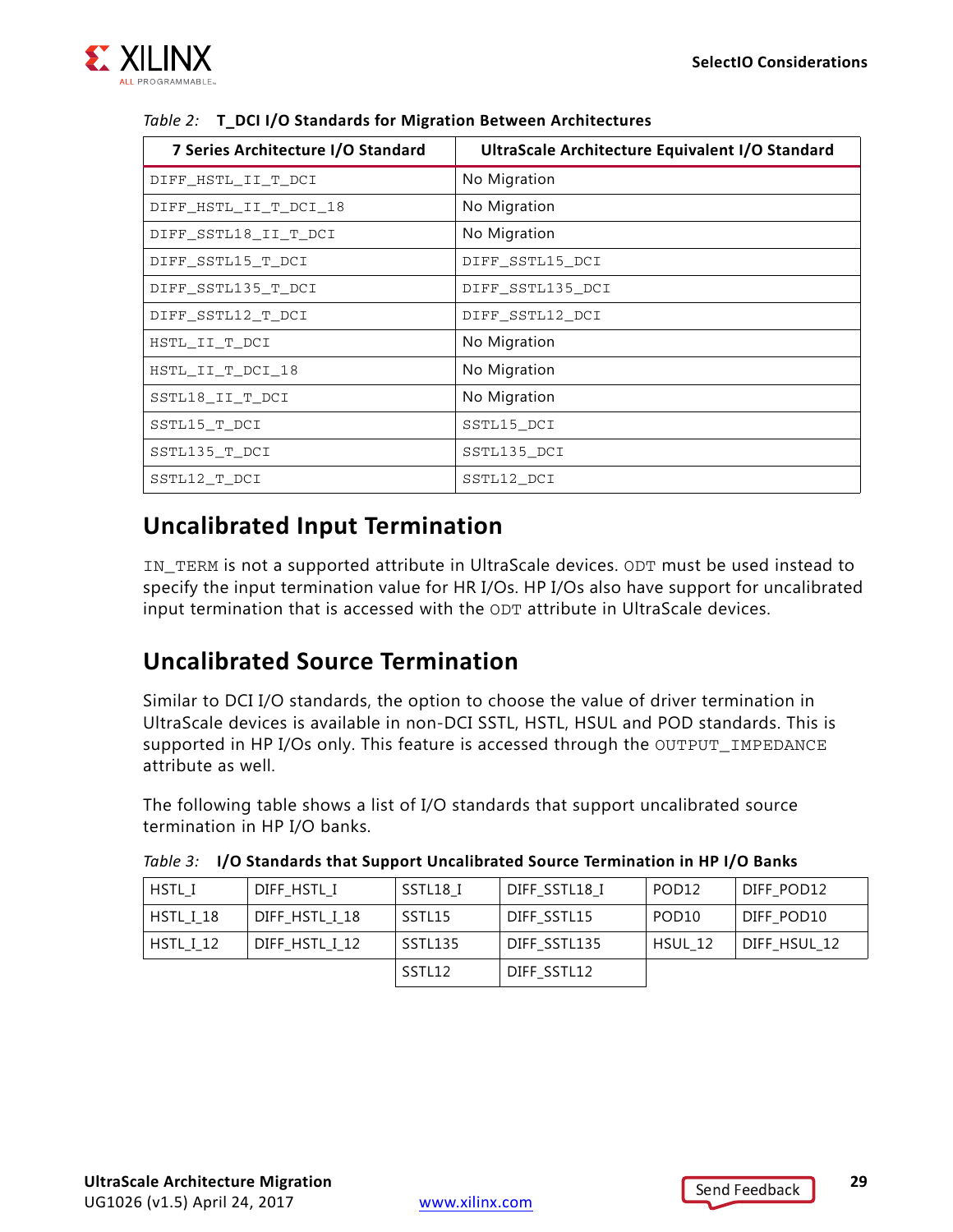

### *I/O Standards No Longer Supported*

The following I/O standards are *not* supported in the UltraScale architecture:

| DIFF HSTL II T DCI    | DIFF SSTL12 T DCI | SSTL135 T DCI   |
|-----------------------|-------------------|-----------------|
| DIFF HSTL II T DCI 18 | HSTL II T DCI     | SSTL12 T DCI    |
| DIFF SSTL18 II T DCI  | HSTL_II_T_DCI_18  | MOBILE DDR      |
| DIFF SSTL15 T DCI     | SSTL18 II T DCI   | DIFF MOBILE DDR |
| DIFF SSTL135 T DCI    | SSTL15 T DCI      | PCI33 3         |

The following Class II I/O standards are *not* supported in HP I/Os:

| DIFF HSTL II    | DIFF SSTL18 II | HSTL II 18 |
|-----------------|----------------|------------|
| DIFF HSTL II 18 | HSTL II        | SSTL18 II  |

### <span id="page-29-0"></span>**VREF-based Inputs Standards**

In 7-series devices, VREF-based input standards do not have a VCCO requirement and can be placed in banks with any VCCO, if the on-die input termination feature was not used. However, in the UltraScale architecture, the following VREF based input standards have a VCCO requirement and can only be placed in banks that have a compatible VCCO. This requirement applies even when on-die input termination (ODT) or internal VREF features are not used.

| HSUL 12     | HSTL I DCI 18 | SSTL12            |
|-------------|---------------|-------------------|
| HSUL 12 DCI | HSTL I 12     | SSTL18 I DCI      |
| HSLVDCI 18  | HSTL I DCI 12 | SSTL15 DCI        |
| HSLVDCI 15  | SSTL18 I      | SSTL135 DCI       |
| HSTL I      | SSTL18 II     | SSTL12 DCI        |
| HSTL II     | SSTL15        | POD <sub>10</sub> |
| HSTL I DCI  | SSTL15 R      | POD <sub>12</sub> |
| HSTL I 18   | SSTL135       | POD10 DCI         |
| HSTL II 18  | SSTL135 R     | POD12 DCI         |
|             |               | MIPI DPHY DCI*    |

*Note:* \* Applies only to UltraScale+.

### <span id="page-29-1"></span>**External VREF**

VREF is a dedicated pin in UltraScale devices. There is one dedicated VREF per bank (or Mini-bank, where applicable).

For HD I/O banks, external VREF is not supported and is instead generated inside the device. The internally generated VREF is sourced from the VCCO supply rail. HD I/O banks are only supported in Zynq UltraScale+ MPSoCs and Kintex UltraScale+ devices.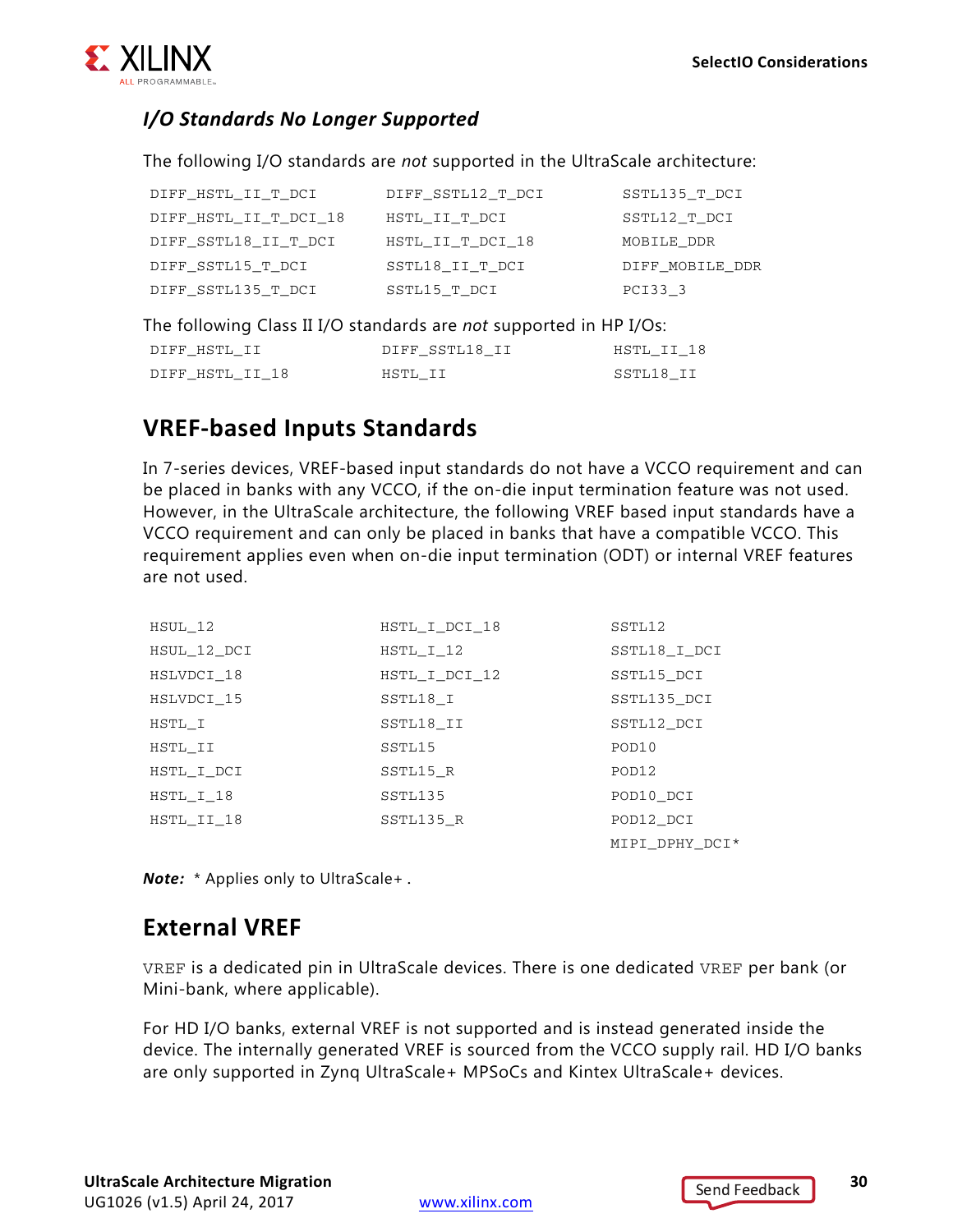

### <span id="page-30-0"></span>**SelectIO Interface UNISIM Primitives**

All 7 series FPGA SelectIO interface UNISIM primitives are supported in UltraScale devices. There are also a few new UltraScale device-specific UNISIM primitives that support new features. These are IBUFE3, IBUFDSE3, IOBUFE3, IOBUFDSE3 , HPIO\_VREF, IBUF\_ANALOG.

In addition, there are new UltraScale+ device-specific UNISIM primitives that support the new MIPI D-PHY feature. These are IBUFDS\_DPHY and OBUFDS\_DPHY.

- DCITERMDISABLE and INTERMDISABLE ports:
	- ° Dynamic input termination control port DCITERMDISABLE controls both DCI and uncalibrated on-die input terminations in HP I/Os in UltraScale devices.
	- ° In UltraScale devices (as in 7 series devices), dynamic input termination control port INTERMDISABLE controls the uncalibrated termination in HR I/Os.
- IBUFDISABLE ports:
	- In UltraScale devices, if IBUFDISABLE is asserted in a UNISIM, with IBUFDISABLE port enabled (and T is 1, if applicable), and output  $\circ$  to the internal logic is logic Low. This is a difference in behavior from 7 series devices, in which IBUFDISABLE assertion caused output O to the internal logic to be logic High.

### <span id="page-30-1"></span>**V<sub>CCAUX</sub>** 10

UltraScale devices differ from 7 series FPGAs in that the auxiliary I/O ( $V_{CCAUX\_IO}$ ) voltage supply rail does not support two voltage levels. The only voltage level supported is the nominal level of 1.8 V.

### <span id="page-30-2"></span>**SLEW Attribute**

In UltraScale devices, the SLEW attribute supports a new value of "MEDIUM" in HP I/Os.

### <span id="page-30-3"></span>**Differential Input Termination**

Though DIFF\_TERM attribute is supported, it automatically maps to a new attribute called DIFF\_TERM\_ADV in UltraScale devices.

- DIFF TERM = TRUE automatically maps to DIFF TERM\_ADV = TERM\_100 (100 ohm differential termination)
- DIFF TERM = FALSE automatically maps to DIFF\_TERM\_ADV = TERM\_NONE (default, no termination)

The allowed values for DIFF\_TERM\_ADV attribute are:

- DIFF TERM ADV = TERM NONE (default)
- DIFF\_TERM\_ADV = TERM\_100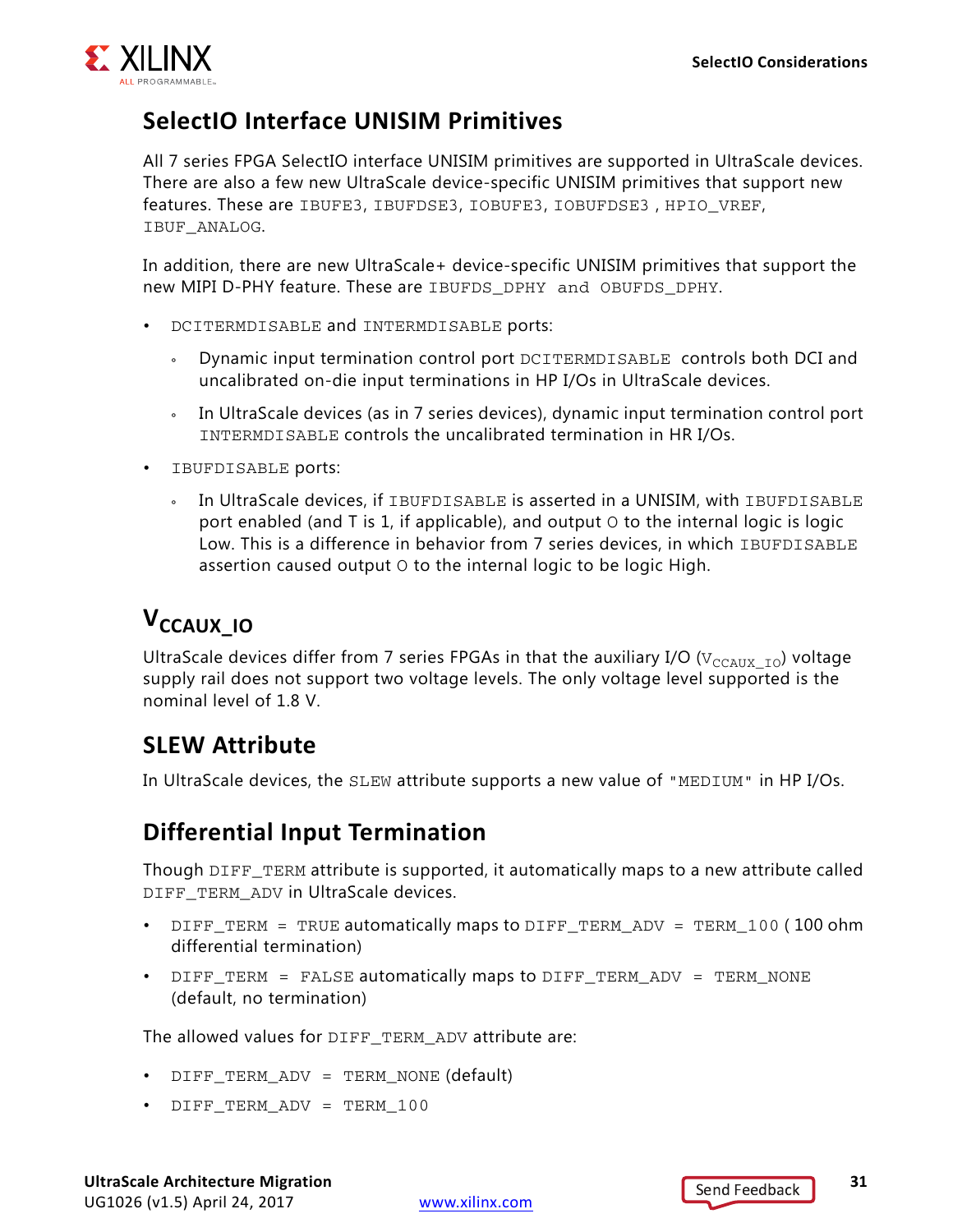

### <span id="page-31-0"></span>**New Features and Enhancements**

For details about new features and enhancements, see the *UltraScale Architecture SelectIO Resources User Guide* (UG571) [\[Ref 1\]](#page-33-2).

### <span id="page-31-1"></span>**New Primitive Considerations**

The following section lists a few new primitives available in the UltraScale architecture that do not have direct counterparts in 7 series FPGAs. These are listed in order of priority for addition to a retargeted design, with the goal of achieving better characteristics under certain conditions. More information about using any of these components can be found in the *UltraScale Architecture Libraries Guide* (UG974) [\[Ref 7\].](#page-33-4)

### <span id="page-31-2"></span>**Slice/CLB Primitives**

#### *MUXF9*

The doubling of the UltraScale device CLB size (compared to the 7 series device slice) allowed the addition of the MUXF9. This MUX allows a single LUT logic level 32-to-1 MUX implementation in a single CLB. Alternatively, you can build certain large condition expressions, a 9-input LUT or a 1-bit wide by 512-bit deep ROM, using this component. The outcome is efficient utilization of all the LUTs in a CLB.

#### *RAM512X1S/RAM256X1D*

The larger CLB also facilitates the building of larger distributed or LUT RAM configurations, allowing for asynchronous read, synchronous write operation. Now 512-bit deep, single-port and 256-bit deep, simple dual-port functions can be natively built within a single CLB.

#### *RAM32M16/RAM64M8*

Larger configurations of multi-port (one write-port, several read-ports) can also be configured into a single UltraScale device CLB. Investigate using the RAM32M16 or RAM64M8 for any multi-port RAM access needs.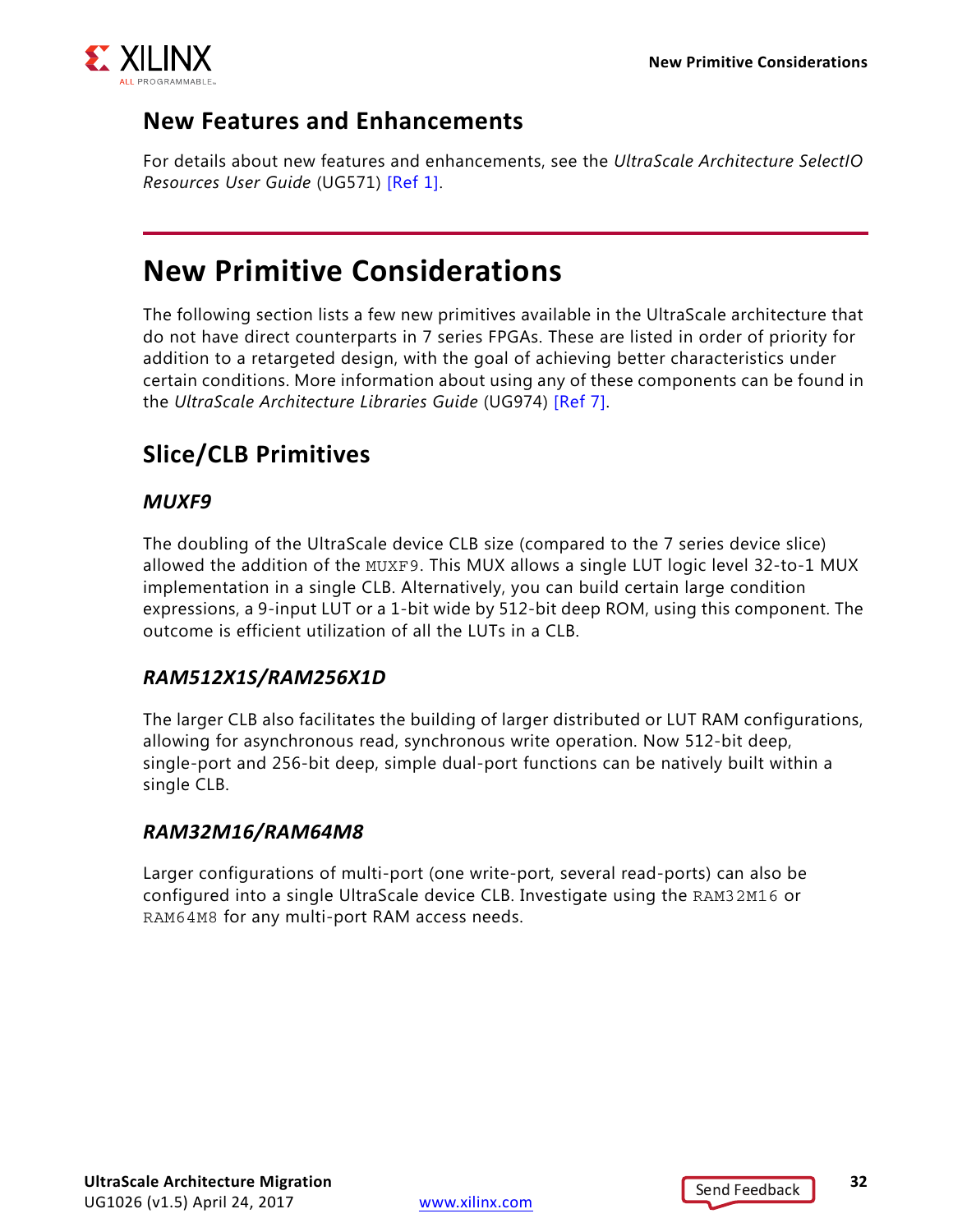

*Appendix A*

## <span id="page-32-4"></span><span id="page-32-0"></span>Additional Resources and Legal Notices

### <span id="page-32-1"></span>**Xilinx Resources**

For support resources such as Answers, Documentation, Downloads, and Forums, see [Xilinx](https://www.xilinx.com/support)  [Support](https://www.xilinx.com/support).

### <span id="page-32-2"></span>**Solution Centers**

See the [Xilinx Solution Centers](https://www.xilinx.com/support/solcenters.htm) for support on devices, software tools, and intellectual property at all stages of the design cycle. Topics include design assistance, advisories, and troubleshooting tips.

### <span id="page-32-3"></span>**Documentation Navigator and Design Hubs**

Xilinx Documentation Navigator provides access to Xilinx documents, videos, and support resources, which you can filter and search to find information. To open the Xilinx Documentation Navigator (DocNav):

- From the Vivado IDE, select **Help > Documentation and Tutorials**.
- On Windows, select **Start > All Programs > Xilinx Design Tools > DocNav**.
- At the Linux command prompt, enter docnav.

Xilinx Design Hubs provide links to documentation organized by design tasks and other topics, which you can use to learn key concepts and address frequently asked questions. To access the Design Hubs:

- In the Xilinx Documentation Navigator, click the **Design Hubs View** tab.
- On the Xilinx website, see the [Design Hubs](https://www.xilinx.com/cgi-bin/docs/ndoc?t=design+hubs) page.

*Note:* For more information on Documentation Navigator, see the [Documentation Navigator](https://www.xilinx.com/cgi-bin/docs/rdoc?t=docnav) page on the Xilinx website.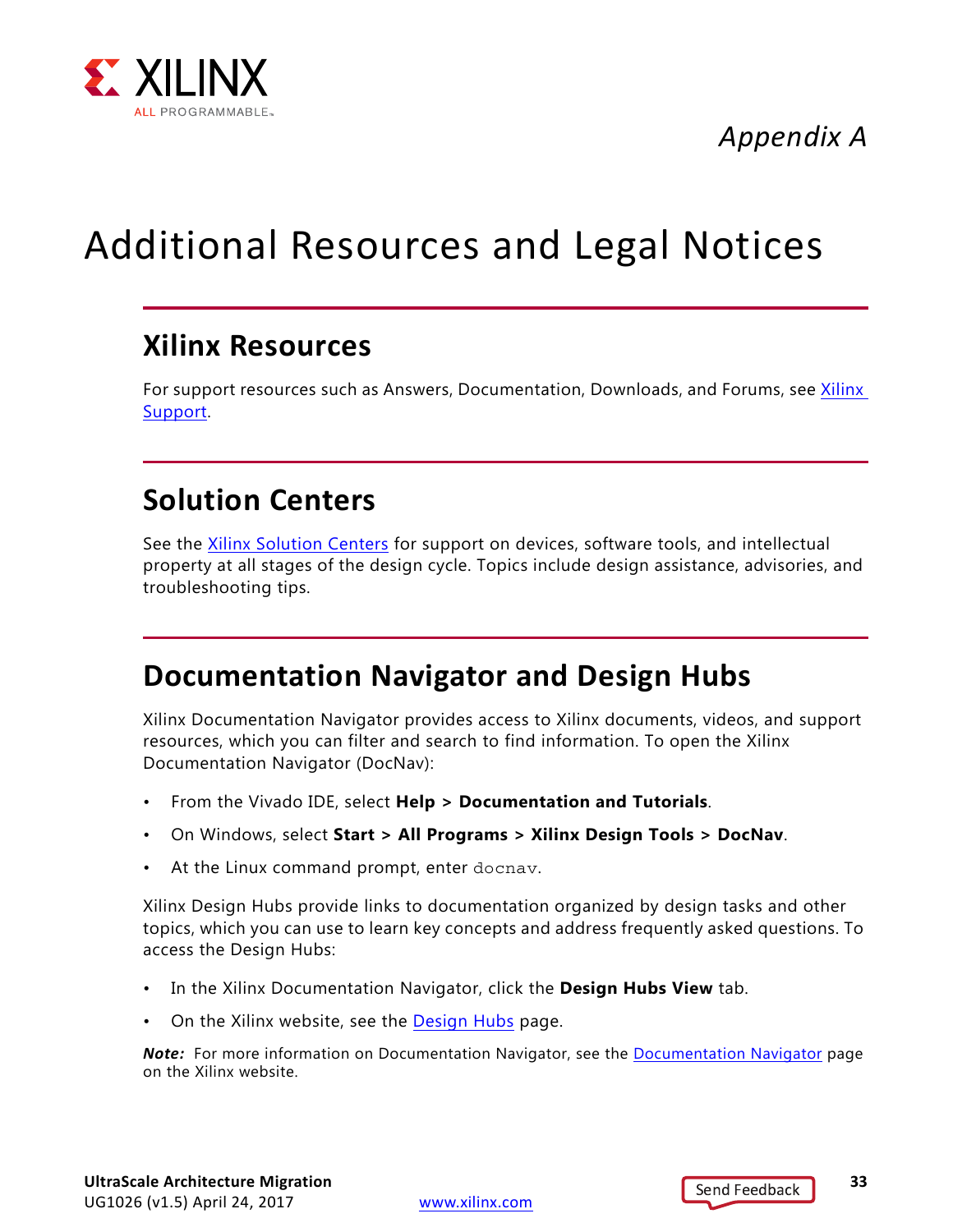

### <span id="page-33-0"></span>**References**

- <span id="page-33-2"></span>1. *UltraScale Architecture SelectIO Resources User Guide* ([UG571\)](https://www.xilinx.com/cgi-bin/docs/ndoc?t=user_guides;d=ug571-ultrascale-selectio.pdf)
- <span id="page-33-5"></span>2. *UltraFast Design Methodology Guide for the Vivado Design Suite* ([UG949\)](https://www.xilinx.com/cgi-bin/docs/rdoc?v=1.5;d=ug949-vivado-design-methodology.pdf)
- <span id="page-33-6"></span>3. *UltraScale Architecture and Product Overview* ([DS890\)](https://www.xilinx.com/cgi-bin/docs/ndoc?t=data_sheets;d=ds890-ultrascale-overview.pdf)
- <span id="page-33-7"></span>4. *UltraScale Architecture Memory Resources User Guide* ([UG573](https://www.xilinx.com/cgi-bin/docs/ndoc?t=user_guides;d=ug573-ultrascale-memory-resources.pdf))
- <span id="page-33-8"></span>5. *UltraScale Architecture Clocking Resources User Guide* [\(UG572\)](https://www.xilinx.com/cgi-bin/docs/ndoc?t=user_guides;d=ug572-ultrascale-clocking.pdf)
- <span id="page-33-9"></span>6. *ISE to Vivado Design Suite Migration Guide* ([UG911](https://www.xilinx.com/cgi-bin/docs/rdoc?v=latest;d=ug911-vivado-migration.pdf))
- <span id="page-33-4"></span>7. *UltraScale Architecture Libraries Guide* [\(UG974\)](https://www.xilinx.com/cgi-bin/docs/rdoc?d=ug974-vivado-ultrascale-libraries.pdf)
- <span id="page-33-10"></span>8. *UltraScale Architecture System Monitor User Guide* [\(UG580\)](https://www.xilinx.com/cgi-bin/docs/ndoc?t=user_guides;d=ug580-ultrascale-sysmon.pdf)
- <span id="page-33-11"></span>9. *UltraScale Architecture Configuration User Guide* ([UG570](https://www.xilinx.com/cgi-bin/docs/ndoc?t=user_guides;d=ug570-ultrascale-configuration.pdf))
- <span id="page-33-13"></span>10. [Xilinx Answer Record 62490](https://www.xilinx.com/support/answers/62490.html)
- <span id="page-33-12"></span>11. UltraScale and UltraScale+ Architecture data sheets available on the [Xilinx support site.](https://www.xilinx.com/search/support-keyword-search.html?searchKeywords=)
- <span id="page-33-3"></span>12. *Vivado Design Suite User Guide: System-Level Design Entry* [\(UG895](https://www.xilinx.com/cgi-bin/docs/rdoc?v=1.5;d=ug895-vivado-system-level-design-entry.pdf))

### <span id="page-33-1"></span>**Training Resources**

Xilinx<sup>®</sup> provides a variety of training courses and QuickTake videos to help you learn more about the concepts presented in this document. Use these links to explore related training resources:

- 1. [UltraFast Design Methodology Training Course](https://www.xilinx.com/cgi-bin/docs/ndoc?t=training;d=fpga/fpga-design-methodology.htm)
- 2. [Essentials of FPGA Design Training Course](https://www.xilinx.com/cgi-bin/docs/ndoc?t=training;d=fpga/essentials-of-fpga-design.htm)
- 3. [Vivado Design Suite QuickTake Video Tutorials](https://www.xilinx.com/cgi-bin/docs/ndoc?t=vivado+videos)